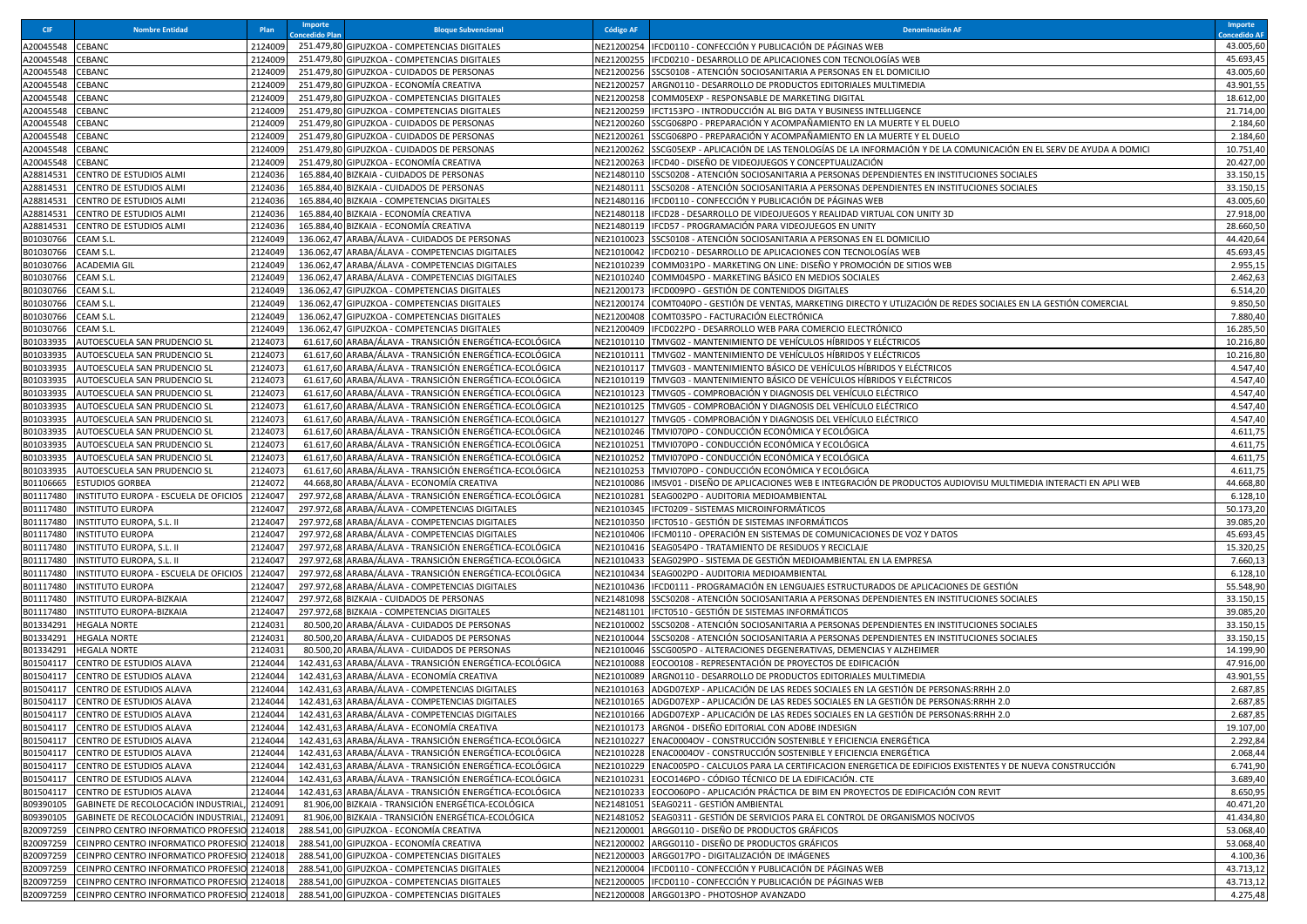| <b>CIF</b>             | <b>Nombre Entidad</b>                                                                      | Plar               | <b>Importe</b><br>oncedido Plai | <b>Bloque Subvencional</b>                                                                   | <b>Código AF</b>         | <b>Denominación AF</b>                                                                                                                   | Importe<br>oncedido AF |
|------------------------|--------------------------------------------------------------------------------------------|--------------------|---------------------------------|----------------------------------------------------------------------------------------------|--------------------------|------------------------------------------------------------------------------------------------------------------------------------------|------------------------|
| B20097259              | CEINPRO CENTRO INFORMATICO PROFESIO 2124018                                                |                    |                                 | 288.541,00 GIPUZKOA - ECONOMÍA CREATIVA                                                      |                          | NE21200137  IMSV0209 - DESARROLLO DE PRODUCTOS AUDIOVISUALES MULTIMEDIA INTERACTIVOS                                                     | 43.591,90              |
| B20097259              | CEINPRO CENTRO INFORMATICO PROFESIO 212401                                                 |                    |                                 | 288.541,00 GIPUZKOA - COMPETENCIAS DIGITALES                                                 | NE21200168               | COMM091PO - SOCIAL MEDIA MARKETING Y GESIÓN DE LA REPUTACIÓN ON LINE                                                                     | 4.022,92               |
| B20097259              | CEINPRO CENTRO INFORMATICO PROFESIO 2124018                                                |                    |                                 | 288.541,00 GIPUZKOA - COMPETENCIAS DIGITALES                                                 |                          | NE21200169  COMT040PO - GESTIÓN DE VENTAS, MARKETING DIRECTO Y UTLIZACIÓN DE REDES SOCIALES EN LA GESTIÓN COMERCIAL                      | 10.057,30              |
| 320097259              | CEINPRO CENTRO INFORMATICO PROFESIO 2124018                                                |                    |                                 | 288.541,00 GIPUZKOA - COMPETENCIAS DIGITALES                                                 |                          | NE21200170  COMT040PO - GESTIÓN DE VENTAS, MARKETING DIRECTO Y UTLIZACIÓN DE REDES SOCIALES EN LA GESTIÓN COMERCIAL                      | 10.057,30              |
| 20097259               | EINPRO CENTRO INFORMATICO PROFESIO                                                         | 2124018            |                                 | 288.541,00 GIPUZKOA - TRANSICIÓN ENERGÉTICA-ECOLÓGICA                                        | NE21200387               | EOCO060PO - APLICACIÓN PRÁCTICA DE BIM EN PROYECTOS DE EDIFICACIÓN CON REVIT                                                             | 9.436,35               |
| B20097259              | CEINPRO CENTRO INFORMATICO PROFESIO 212401                                                 |                    |                                 | 288.541,00 GIPUZKOA - TRANSICIÓN ENERGÉTICA-ECOLÓGICA                                        | NE21200389               | EOCO060PO - APLICACIÓN PRÁCTICA DE BIM EN PROYECTOS DE EDIFICACIÓN CON REVIT                                                             | 9.436,35               |
| 320308169              | CEI FORMACION Y ASESORAMIENTO EMPRI 2124002                                                |                    |                                 | 298.877,72 GIPUZKOA - CUIDADOS DE PERSONAS                                                   | NE21200009               | SSCS0208 - ATENCIÓN SOCIOSANITARIA A PERSONAS DEPENDIENTES EN INSTITUCIONES SOCIALES                                                     | 33.150,15              |
| 320308169              | CEI FORMACION Y ASESORAMIENTO EMPRI 2124002                                                |                    |                                 | 298.877,72 GIPUZKOA - CUIDADOS DE PERSONAS                                                   |                          | NE21200011 SSCS0108 - ATENCIÓN SOCIOSANITARIA A PERSONAS EN EL DOMICILIO                                                                 | 43.005,60              |
| 20308169               | EI FORMACION Y ASESORAMIENTO EMPR                                                          | 2124002            |                                 | 298.877,72 GIPUZKOA - CUIDADOS DE PERSONAS                                                   | JE21200012               | SSCG007PO - APOYO PSICOLÓGICO Y SOCIAL EN SITUACIONES DE CRISIS                                                                          | 7.646,10               |
| B20308169<br>B20308169 | CEI FORMACION Y ASESORAMIENTO EMPR<br>CEI FORMACION Y ASESORAMIENTO EMPRE 2124002          | 2124002            |                                 | 298.877,72 GIPUZKOA - CUIDADOS DE PERSONAS<br>298.877,72 GIPUZKOA - CUIDADOS DE PERSONAS     | NE21200013<br>NE21200014 | SSCG010PO - INTERVENCIÓN ANTE EL MALTRATO DE PERSONAS DEPENDIENTES<br>SSCG045PO - INTERVENCIÓN PSICOSOCIAL EN ENFERMEDAD MENTAL          | 8.738,40<br>8.738,40   |
| B20308169              | CEI FORMACION Y ASESORAMIENTO EMPRE 2124002                                                |                    |                                 | 298.877,72 GIPUZKOA - CUIDADOS DE PERSONAS                                                   | NE21200015               | SSCG074PO - TELEASISTENCIA                                                                                                               | 5.461,50               |
| 20308169               | CEI FORMACION Y ASESORAMIENTO EMPRI 2124002                                                |                    |                                 | 298.877,72 GIPUZKOA - COMPETENCIAS DIGITALES                                                 | NE21200016               | COMM046PO - PLAN DE MARKETING DIRECTO Y FIDELIZACIÓN DE CLIENTES                                                                         | 2.462,63               |
| B20308169              | CEI FORMACION Y ASESORAMIENTO EMPRI                                                        | 2124002            |                                 | 298.877,72 GIPUZKOA - COMPETENCIAS DIGITALES                                                 | NE21200017               | COMM001PO - ANALÍTICA WEB PARA MEDIR RESULTADOS DE MARKETING                                                                             | 2.955,15               |
| B20308169              | CEI FORMACION Y ASESORAMIENTO EMPRI 2124002                                                |                    |                                 | 298.877,72 GIPUZKOA - COMPETENCIAS DIGITALES                                                 | NE21200018               | COMM097PO - DISEÑO DE ESTRATEGIAS DIGITALES                                                                                              | 2.955,15               |
| B20308169              | CEI FORMACION Y ASESORAMIENTO EMPRI 2124002                                                |                    |                                 | 298.877,72 GIPUZKOA - COMPETENCIAS DIGITALES                                                 |                          | NE21200019 COMT027PO - NEGOCIOS ONLINE Y COMERCIO ELECTRÓNICO                                                                            | 7.880,40               |
| 20308169               | CEI FORMACION Y ASESORAMIENTO EMPRI                                                        | 2124002            |                                 | 298.877,72 GIPUZKOA - COMPETENCIAS DIGITALES                                                 | VE21200020               | COMT071PO - TECNOLOGÍAS APLICADAS A LA VENTA Y ATENCIÓN AL CLIENTE                                                                       | 1.970,10               |
| B20308169              | CEI FORMACION Y ASESORAMIENTO EMPR                                                         | 2124002            |                                 | 298.877,72 GIPUZKOA - COMPETENCIAS DIGITALES                                                 | NE21200021               | COMT105PO - VENTA ONLINE                                                                                                                 | 2.955,15               |
| B20308169              | CEI FORMACION Y ASESORAMIENTO EMPRE 2124002                                                |                    |                                 | 298.877,72 GIPUZKOA - COMPETENCIAS DIGITALES                                                 | NE21200024               | COMM05EXP - RESPONSABLE DE MARKETING DIGITAL                                                                                             | 18.612,00              |
| 20308169               | CEI FORMACION Y ASESORAMIENTO EMPRI                                                        | 2124002            |                                 | 298.877,72 GIPUZKOA - COMPETENCIAS DIGITALES                                                 | NE21200025               | COMM085PO - MARKETING Y REPUTACIÓN ON LINE: COMUNIDADES VIRTUALES                                                                        | 17.730,90              |
| B20308169              | CEI FORMACION Y ASESORAMIENTO EMPRI                                                        | 2124002            |                                 | 298.877,72 GIPUZKOA - COMPETENCIAS DIGITALES                                                 | NE21200026               | COMM092PO - REDES SOCIALES Y MARKETING 2.0                                                                                               | 5.910,30               |
| 20308169               | CEI FORMACION Y ASESORAMIENTO EMPR                                                         | 2124002            |                                 | 298.877,72 GIPUZKOA - COMPETENCIAS DIGITALES                                                 | NE21200027               | COMM111PO - PROGRAMA AVANZADO EN MARKETING Y ESTRATEGIA DIGITAL                                                                          | 8.865,45               |
| B20308169              | CEI FORMACION Y ASESORAMIENTO EMPR                                                         | 2124002            |                                 | 298.877,72 GIPUZKOA - COMPETENCIAS DIGITALES                                                 | NE21200028               | COMT040PO - GESTIÓN DE VENTAS, MARKETING DIRECTO Y UTLIZACIÓN DE REDES SOCIALES EN LA GESTIÓN COMERCIAL                                  | 9.850,50               |
| B20308169              | CEI FORMACION Y ASESORAMIENTO EMPRI 2124002                                                |                    |                                 | 298.877,72 GIPUZKOA - COMPETENCIAS DIGITALES                                                 |                          | NE21200029 COMT066PO - COMERCIO EN INTERNET. OPTIMIZACIÓN DE RECURSOS                                                                    | 8.865,45               |
| 320308169              | CEI FORMACION Y ASESORAMIENTO EMPRI 2124002                                                |                    |                                 | 298.877,72 GIPUZKOA - COMPETENCIAS DIGITALES                                                 |                          | NE21200030 SSCE010PO - APLICACIÓN DE LAS HERRAMIENTAS DIGITALES EN LA INNOVACIÓN EDUCATIVA                                               | 5.461,50               |
| 320308169              | CEI FORMACION Y ASESORAMIENTO EMPR                                                         | 2124002            |                                 | 298.877,72 GIPUZKOA - COMPETENCIAS DIGITALES                                                 | NE21200031<br>NE21200032 | SSCE028PO - CREACIÓN Y DINAMIZACIÓN DE COMUNIDADES VIRTUALES EN ENTORNOS EDUCATIVOS<br>SSCE075PO - FORMACIÓN DE FORMADORES EN E-LEARNING | 6.553,80<br>13.107,60  |
| B20308169<br>320308169 | CEI FORMACION Y ASESORAMIENTO EMPRI 2124002<br>CEI FORMACION Y ASESORAMIENTO EMPRI 2124002 |                    |                                 | 298.877,72 GIPUZKOA - COMPETENCIAS DIGITALES<br>298.877,72 GIPUZKOA - COMPETENCIAS DIGITALES |                          | NE21200033 SSCE102PO - LAS TIC EN LA ENSEÑANZA                                                                                           | 4.369,20               |
| 320308169              | CEI FORMACION Y ASESORAMIENTO EMPRE 2124002                                                |                    |                                 | 298.877,72 GIPUZKOA - COMPETENCIAS DIGITALES                                                 |                          | NE21200034 SSCE123PO - ORIENTACIÓN SOCIO-LABORAL ON LINE                                                                                 | 5.461,50               |
| 20308169               | CEI FORMACION Y ASESORAMIENTO EMPRI                                                        | 2124002            |                                 | 298.877,72 GIPUZKOA - COMPETENCIAS DIGITALES                                                 |                          | NE21200035 SSCE22 - TUTORIZACION EN TELEFORMACIÓN                                                                                        | 4.479,75               |
| B20308169              | CEI FORMACION Y ASESORAMIENTO EMPRI                                                        | 2124002            |                                 | 298.877,72 GIPUZKOA - COMPETENCIAS DIGITALES                                                 | NE21200039               | FCOI0001OV - COMPETENCIAS DIGITALES                                                                                                      | 4.479,75               |
| B20308169              | CEI FORMACION Y ASESORAMIENTO EMPRI 2124002                                                |                    |                                 | 298.877,72 GIPUZKOA - COMPETENCIAS DIGITALES                                                 |                          | NE21200040 FCOI02 - ALFABETIZACION INFORMATICA: INFORMATICA E INTERNET                                                                   | 2.239,88               |
| B20308169              | CEI FORMACION Y ASESORAMIENTO EMPRI 2124002                                                |                    |                                 | 298.877,72 GIPUZKOA - COMPETENCIAS DIGITALES                                                 | NE21200044               | COMM046PO - PLAN DE MARKETING DIRECTO Y FIDELIZACIÓN DE CLIENTES                                                                         | 2.462,63               |
| 320308169              | CEI FORMACION Y ASESORAMIENTO EMPRI                                                        | 2124002            |                                 | 298.877,72 GIPUZKOA - COMPETENCIAS DIGITALES                                                 | VE21200047               | COMM001PO - ANALÍTICA WEB PARA MEDIR RESULTADOS DE MARKETING                                                                             | 2.955,15               |
| B20308169              | CEI FORMACION Y ASESORAMIENTO EMPRI 2124002                                                |                    |                                 | 298.877,72 GIPUZKOA - COMPETENCIAS DIGITALES                                                 | NE21200048               | COMM097PO - DISEÑO DE ESTRATEGIAS DIGITALES                                                                                              | 2.955,15               |
| B20308169              | CEI FORMACION Y ASESORAMIENTO EMPRI                                                        | 2124002            |                                 | 298.877,72 GIPUZKOA - COMPETENCIAS DIGITALES                                                 | NE21200050               | COMT071PO - TECNOLOGÍAS APLICADAS A LA VENTA Y ATENCIÓN AL CLIENTE                                                                       | 1.970,10               |
| B20308169              | CEI FORMACION Y ASESORAMIENTO EMPRI 2124002                                                |                    |                                 | 298.877,72 GIPUZKOA - COMPETENCIAS DIGITALES                                                 | NE21200051               | COMT105PO - VENTA ONLINE                                                                                                                 | 2.955,15               |
| 320308169              | CEI FORMACION Y ASESORAMIENTO EMPRI                                                        | 2124002            |                                 | 298.877,72 GIPUZKOA - COMPETENCIAS DIGITALES                                                 | VE21200063               | SSCE010PO - APLICACIÓN DE LAS HERRAMIENTAS DIGITALES EN LA INNOVACIÓN EDUCATIVA                                                          | 5.461,50               |
| B20308169              | CEI FORMACION Y ASESORAMIENTO EMPR                                                         | 2124002            |                                 | 298.877,72 GIPUZKOA - COMPETENCIAS DIGITALES                                                 | NE21200064               | SSCE028PO - CREACIÓN Y DINAMIZACIÓN DE COMUNIDADES VIRTUALES EN ENTORNOS EDUCATIVOS                                                      | 6.553,80               |
| B20308169              | CEI FORMACION Y ASESORAMIENTO EMPRE 2124002                                                |                    |                                 | 298.877,72 GIPUZKOA - COMPETENCIAS DIGITALES                                                 | NE21200065               | SSCE075PO - FORMACIÓN DE FORMADORES EN E-LEARNING                                                                                        | 13.107,60              |
| 20308169               | CEI FORMACION Y ASESORAMIENTO EMPRI<br>EI FORMACION Y ASESORAMIENTO EMPRI                  | 2124002<br>2124002 |                                 | 298.877,72 GIPUZKOA - COMPETENCIAS DIGITALES<br>298.877,72 GIPUZKOA - COMPETENCIAS DIGITALES | NE21200066               | SSCE102PO - LAS TIC EN LA ENSEÑANZA<br>VE21200067 SSCE123PO - ORIENTACIÓN SOCIO-LABORAL ON LINE                                          | 4.369,20<br>5.461,50   |
| B20308169<br>320308169 | CEI FORMACION Y ASESORAMIENTO EMPR                                                         | 2124002            |                                 | 298.877,72 GIPUZKOA - COMPETENCIAS DIGITALES                                                 |                          | NE21200068 SSCE22 - TUTORIZACION EN TELEFORMACIÓN                                                                                        | 4.479,75               |
| B20308169              | CEI FORMACION Y ASESORAMIENTO EMPR                                                         | 2124002            |                                 | 298.877,72 GIPUZKOA - COMPETENCIAS DIGITALES                                                 | NE21200071               | FCOI02 - ALFABETIZACION INFORMATICA: INFORMATICA E INTERNET                                                                              | 2.239,88               |
| B20438370              | ESCUELA AREA                                                                               | 2124040            |                                 | 168.999,60 GIPUZKOA - COMPETENCIAS DIGITALES                                                 |                          | NE21200113 IFCD26 - CMS Y E-COMMERCE                                                                                                     | 8.517,30               |
| 320438370              | ESCUELA AREA                                                                               | 2124040            |                                 | 168.999,60 GIPUZKOA - COMPETENCIAS DIGITALES                                                 |                          | NE21200114 IFCD65 - FRONT END WEB DEVELOPER                                                                                              | 20.948,40              |
| 320438370              | <b>ESCUELA AREA</b>                                                                        | 2124040            | 168.999,60                      | GIPUZKOA - COMPETENCIAS DIGITALES                                                            |                          | NE21200115  IFCD43 - DESARROLLO DE PROYECTOS DE COMERCIO ELECTRÓNICO CON WOOCOMMERCE Y PRESTASHOP                                        | 21.821,25              |
| B20438370              | <b>ESCUELA AREA</b>                                                                        | 2124040            |                                 | 168.999,60 GIPUZKOA - COMPETENCIAS DIGITALES                                                 |                          | NE21200116 IFCD54 - DESARROLLO WEB BACK END                                                                                              | 26.185,50              |
| B20438370              | <b>ESCUELA AREA</b>                                                                        | 2124040            |                                 | 168.999,60 GIPUZKOA - ECONOMÍA CREATIVA                                                      |                          | NE21200117  IFCD42 - MODELADO POLIGONAL, TEXTURIZADO Y ANIMACIÓN                                                                         | 31.333,50              |
| B20438370              | <b>ESCUELA AREA</b>                                                                        | 2124040            |                                 | 168.999,60 GIPUZKOA - ECONOMÍA CREATIVA                                                      |                          | NE21200134 ARGN01 - DISEÑO GRÁFICO DE PANTALLAS INTERACTIVAS                                                                             | 31.417,65              |
| B20438370              | ESCUELA AREA                                                                               | 2124040            |                                 | 168.999.60 GIPUZKOA - ECONOMÍA CREATIVA                                                      |                          | (E21200135  ARGN04 - DISEÑO EDITORIAL CON ADOBE INDESIGN                                                                                 | 17.985,00              |
| B20438370              | <b>ESCUELA AREA</b>                                                                        | 2124040            |                                 | 168.999,60 GIPUZKOA - ECONOMÍA CREATIVA                                                      |                          | NE21200136 ARGG02 - HERRAMIENTAS AVANZADAS DE ADOBE ILLUSTRATOR                                                                          | 10.791,00              |
|                        | B20676680 CENTRO FORMACION ADMINISTRACION Y I 2124010                                      |                    |                                 | 74.459,55 GIPUZKOA - COMPETENCIAS DIGITALES                                                  |                          | NE21200233 COMM0112 - GESTIÓN DE MARKETING Y COMUNICACIÓN                                                                                | 62.995,35              |
|                        | B20676680 CENTRO FORMACION ADMINISTRACION Y   2124010                                      |                    |                                 | 74.459,55 GIPUZKOA - ECONOMÍA CREATIVA                                                       |                          | NE21200253 IIMSV06 - HERRAMIENTAS DE VIDEO Y ANIMACIÓN CON PHOTOSHOP Y AFTER EFFECTS                                                     | 11.464,20              |
| B20686242              | <b>CENTRO ESTUDIOS ZUBELDIA</b><br>CENTRO ESTUDIOS ZUBELDIA                                | 2124053            |                                 | 295.924,20 GIPUZKOA - COMPETENCIAS DIGITALES<br>295.924,20 GIPUZKOA - COMPETENCIAS DIGITALES |                          | NE21200312  IFCT38 - COMMUNITY MANAGER, HERRAMIENTAS, ANALÍTICA E INFORMES                                                               | 8.959,50               |
| B20686242<br>B20686242 | CENTRO ESTUDIOS ZUBELDIA                                                                   | 2124053<br>2124053 |                                 | 295.924,20 GIPUZKOA - COMPETENCIAS DIGITALES                                                 |                          | NE21200313   IFCT39 - POSICIONAMIENTO WEB Y MARKETING DIGITAL EN BUSCADORES<br>NE21200314   IFCT36 - EXCEL AVANZADO                      | 8.959,50<br>8.959,50   |
| B20686242              | CENTRO ESTUDIOS ZUBELDIA                                                                   | 2124053            |                                 | 295.924,20 GIPUZKOA - COMPETENCIAS DIGITALES                                                 |                          | NE21200315 IFCD0079V - DESARROLLO WEB ADAPTATIVO CON WORDPRESS                                                                           | 25.126,20              |
| B20686242              | CENTRO ESTUDIOS ZUBELDIA                                                                   | 2124053            |                                 | 295.924,20 GIPUZKOA - COMPETENCIAS DIGITALES                                                 |                          | NE21200337  IFCD0110 - CONFECCIÓN Y PUBLICACIÓN DE PÁGINAS WEB                                                                           | 43.005,60              |
| B20686242              | CENTRO ESTUDIOS ZUBELDIA                                                                   | 2124053            |                                 | 295.924,20 GIPUZKOA - COMPETENCIAS DIGITALES                                                 |                          | NE21200395 IFCD0210 - DESARROLLO DE APLICACIONES CON TECNOLOGÍAS WEB                                                                     | 45.693,45              |
| B20686242              | CENTRO ESTUDIOS ZUBELDIA                                                                   | 2124053            |                                 | 295.924,20 GIPUZKOA - COMPETENCIAS DIGITALES                                                 |                          | NE21200422 ADGG0508 - OPERACIONES DE GRABACIÓN Y TRATAMIENTO DE DATOS Y DOCUMENTOS                                                       | 32.254,20              |
| B20686242              | CENTRO ESTUDIOS ZUBELDIA                                                                   | 2124053            |                                 | 295.924,20 GIPUZKOA - COMPETENCIAS DIGITALES                                                 |                          | NE21200430 IFCD43 - DESARROLLO DE PROYECTOS DE COMERCIO ELECTRÓNICO CON WOOCOMMERCE Y PRESTASHOP                                         | 23.058,75              |
| B20686242              | CENTRO ESTUDIOS ZUBELDIA                                                                   | 2124053            |                                 | 295.924,20 GIPUZKOA - COMPETENCIAS DIGITALES                                                 |                          | NE21200431 IFCD49 - TRATAMIENTO DE IMÁGENES PARA WEB Y MÓVIL                                                                             | 9.223,50               |
| B20686242              | CENTRO ESTUDIOS ZUBELDIA                                                                   | 2124053            |                                 | 295.924,20 GIPUZKOA - COMPETENCIAS DIGITALES                                                 |                          | NE21200432 IFCD017PO - DESARROLLO DE APLICACIONES PARA INTERNET Y DISPOSITIVOS MÓVILES                                                   | 5.428,50               |
| B20686242              | CENTRO ESTUDIOS ZUBELDIA                                                                   | 2124053            |                                 | 295.924,20 GIPUZKOA - COMPETENCIAS DIGITALES                                                 |                          | NE21200433   IFCD012PO - DATA MINING: PRINCIPIOS Y APLICACIONES                                                                          | 8.685,60               |
| B20686242              | CENTRO ESTUDIOS ZUBELDIA                                                                   | 2124053            |                                 | 295.924,20 GIPUZKOA - COMPETENCIAS DIGITALES                                                 |                          | NE21200435 COMT066PO - COMERCIO EN INTERNET. OPTIMIZACIÓN DE RECURSOS                                                                    | 8.865,45               |
|                        | B20686242 CENTRO ESTUDIOS ZUBELDIA                                                         | 2124053            |                                 | 295.924,20 GIPUZKOA - COMPETENCIAS DIGITALES                                                 |                          | NE21200442 SSCE123PO - ORIENTACIÓN SOCIO-LABORAL ON LINE                                                                                 | 5.461,50               |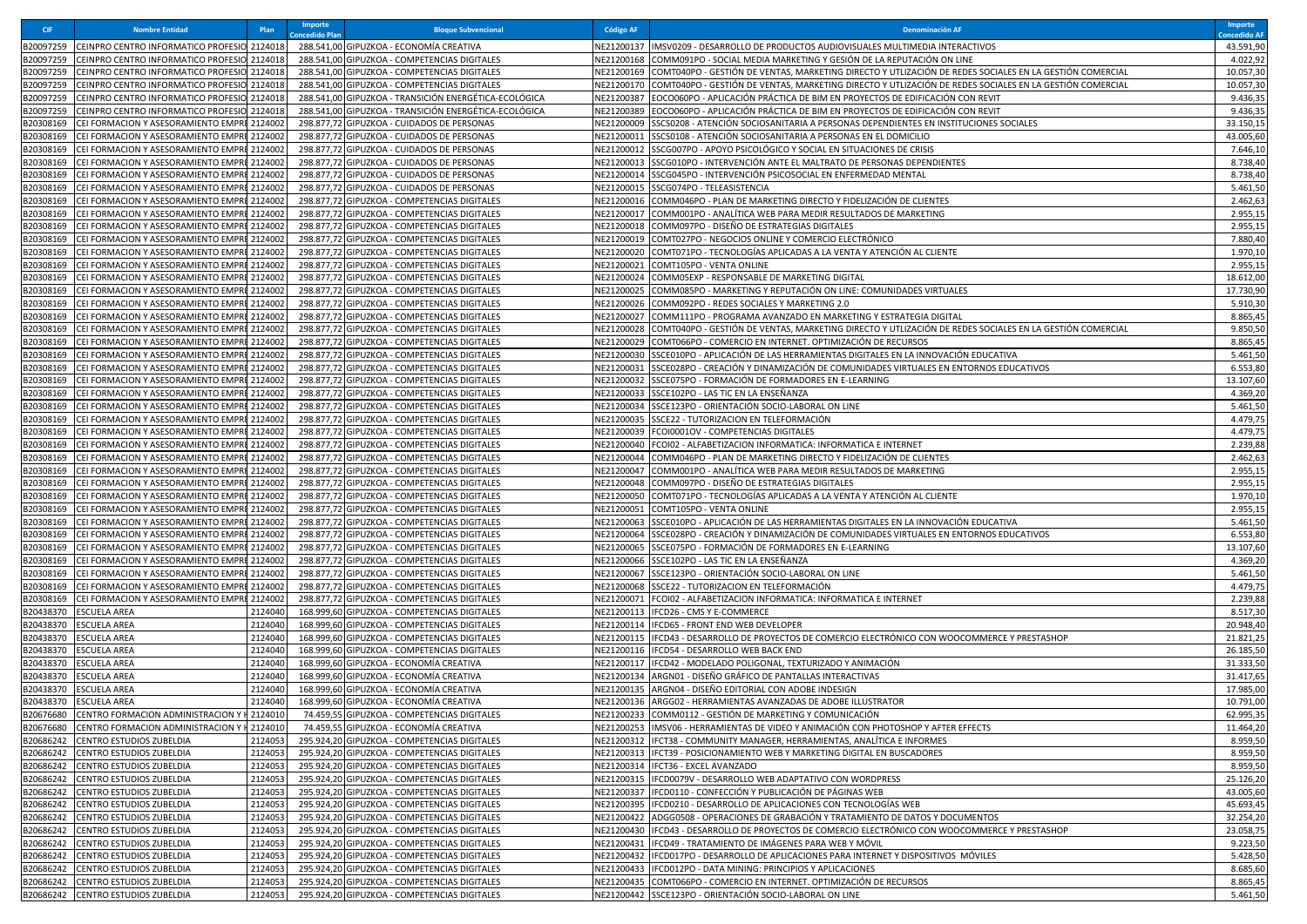| <b>CIF</b>             | <b>Nombre Entidad</b>                             | Plan               | Importe<br>oncedido Plar | <b>Bloque Subvencional</b>                                                                                   | <b>Código AF</b>         | <b>Denominación AF</b>                                                                                                                                                    | <b>Importe</b><br>oncedido Al |
|------------------------|---------------------------------------------------|--------------------|--------------------------|--------------------------------------------------------------------------------------------------------------|--------------------------|---------------------------------------------------------------------------------------------------------------------------------------------------------------------------|-------------------------------|
| B20686242              | <b>CENTRO ESTUDIOS ZUBELDIA</b>                   | 2124053            |                          | 295.924,20 GIPUZKOA - TRANSICIÓN ENERGÉTICA-ECOLÓGICA                                                        | VE21200443               | SEAG01 - HUELLA DE CARBONO DE PRODUCTO Y ORGANIZACIÓN                                                                                                                     | 10.329,00                     |
| B20686242              | CENTRO ESTUDIOS ZUBELDIA                          | 2124053            |                          | 295.924,20 GIPUZKOA - COMPETENCIAS DIGITALES                                                                 | NE21200444               | IFCT153PO - INTRODUCCIÓN AL BIG DATA Y BUSINESS INTELLIGENCE                                                                                                              | 21.714,00                     |
| B20686242              | <b>CENTRO ESTUDIOS ZUBELDIA</b>                   | 2124053            |                          | 295.924,20 GIPUZKOA - COMPETENCIAS DIGITALES                                                                 | NE21200445               | ADGD352PO - TRANSFORMACIÓN DIGITAL DE LA EMPRESA                                                                                                                          | 5.346,00                      |
| B20686242              | CENTRO ESTUDIOS ZUBELDIA                          | 2124053            |                          | 295.924,20 GIPUZKOA - COMPETENCIAS DIGITALES                                                                 |                          | NE21200446  ADGD349PO - PROGRAMA AVANZADO EN TRANSFORMACIÓN DIGITAL                                                                                                       | 9.622,80                      |
| B20686242              | CENTRO ESTUDIOS ZUBELDIA                          | 2124053            |                          | 295.924,20 GIPUZKOA - COMPETENCIAS DIGITALES                                                                 | NE21200447               | IFCT45 - COMPETENCIAS DIGITALES BÁSICAS                                                                                                                                   | 5.375,70                      |
| B20686242              | CENTRO ESTUDIOS ZUBELDIA                          | 2124053            |                          | 295.924,20 GIPUZKOA - COMPETENCIAS DIGITALES                                                                 | NE21200448               | IFCT46 - COMPETENCIAS DIGITALES AVANZADAS                                                                                                                                 | 5.375,70                      |
| B20686242<br>B20777058 | CENTRO ESTUDIOS ZUBELDIA<br>ACADEMIA BASTIDA S.L. | 2124053<br>2124022 |                          | 295.924,20 GIPUZKOA - COMPETENCIAS DIGITALES<br>44.534,33 GIPUZKOA - COMPETENCIAS DIGITALES                  | NE21200449<br>VE21200086 | SSCE22 - TUTORIZACION EN TELEFORMACIÓN<br>IFCT45 - COMPETENCIAS DIGITALES BÁSICAS                                                                                         | 4.479,75<br>5.375,70          |
| B20777058              | ACADEMIA BASTIDA S.L                              | 2124022            |                          | 44.534,33 GIPUZKOA - COMPETENCIAS DIGITALES                                                                  | VE21200087               | IFCT45 - COMPETENCIAS DIGITALES BÁSICAS                                                                                                                                   | 5.375,70                      |
| B20777058              | ACADEMIA BASTIDA S.L                              | 2124022            |                          | 44.534,33 GIPUZKOA - TRANSICIÓN ENERGÉTICA-ECOLÓGICA                                                         | NE21200088               | ENAE019PO - ENERGÍAS RENOVABLES Y USOS INDUSTRIALES                                                                                                                       | 5.056,43                      |
| B20777058              | ACADEMIA BASTIDA S.L                              | 2124022            |                          | 44.534,33 GIPUZKOA - TRANSICIÓN ENERGÉTICA-ECOLÓGICA                                                         | NE21200089               | ENAC011PO - PERFECCIONAMIENTO EN EFICIENCIA ENERGÉTICA DE EDIFICIOS                                                                                                       | 3.370,95                      |
| B20777058              | <b>ACADEMIA BASTIDA S.L</b>                       | 2124022            |                          | 44.534,33 GIPUZKOA - TRANSICIÓN ENERGÉTICA-ECOLÓGICA                                                         | NE21200091               | SEAD036PO - CONTROL DEL COMPORTAMIENTO HUMANO EN SITUACIONES DE EMERGENCIAS POR EL VIG. SEG                                                                               | 2.042,70                      |
| B20777058              | ACADEMIA BASTIDA S.L                              | 2124022            |                          | 44.534,33 GIPUZKOA - TRANSICIÓN ENERGÉTICA-ECOLÓGICA                                                         | NE21200093               | SEAD036PO - CONTROL DEL COMPORTAMIENTO HUMANO EN SITUACIONES DE EMERGENCIAS POR EL VIG. SEG                                                                               | 2.042,70                      |
| B20777058              | ACADEMIA BASTIDA S.L                              | 2124022            |                          | 44.534,33 GIPUZKOA - CUIDADOS DE PERSONAS                                                                    | NE21200159               | SSCG078PO - REHABILITACIÓN COGNITIVA PARA PERSONAS DEPENDIENTES                                                                                                           | 2.174,70                      |
| B20777058              | ACADEMIA BASTIDA S.L                              | 2124022            |                          | 44.534,33 GIPUZKOA - CUIDADOS DE PERSONAS                                                                    | NE21200160               | SSCG078PO - REHABILITACIÓN COGNITIVA PARA PERSONAS DEPENDIENTES                                                                                                           | 2.174,70                      |
| B20777058              | ACADEMIA BASTIDA S.L                              | 2124022            |                          | 44.534,33 GIPUZKOA - CUIDADOS DE PERSONAS                                                                    | NE21200161               | SSCG078PO - REHABILITACIÓN COGNITIVA PARA PERSONAS DEPENDIENTES                                                                                                           | 2.174,70                      |
| B20777058              | ACADEMIA BASTIDA S.L                              | 2124022            |                          | 44.534,33 GIPUZKOA - CUIDADOS DE PERSONAS                                                                    | VE21200162               | SSCG068PO - PREPARACIÓN Y ACOMPAÑAMIENTO EN LA MUERTE Y EL DUELO                                                                                                          | 2.184,60                      |
| B20777058              | ACADEMIA BASTIDA S.L                              | 2124022            |                          | 44.534,33 GIPUZKOA - CUIDADOS DE PERSONAS                                                                    | NE21200163               | SSCG068PO - PREPARACIÓN Y ACOMPAÑAMIENTO EN LA MUERTE Y EL DUELO                                                                                                          | 2.184,60                      |
| B20777058              | ACADEMIA BASTIDA S.L                              | 2124022            |                          | 44.534,33 GIPUZKOA - CUIDADOS DE PERSONAS                                                                    | NE21200164               | SSCG068PO - PREPARACIÓN Y ACOMPAÑAMIENTO EN LA MUERTE Y EL DUELO                                                                                                          | 2.184,60                      |
| B20777058              | ACADEMIA BASTIDA S.L                              | 2124022            |                          | 44.534,33 GIPUZKOA - CUIDADOS DE PERSONAS                                                                    | VE21200165               | SSCG036PO - ESTIMULACIÓN BASAL                                                                                                                                            | 2.730,75                      |
| B20777058<br>B20777058 | ACADEMIA BASTIDA S.L<br>ACADEMIA BASTIDA S.L.     | 2124022<br>2124022 |                          | 44.534,33 GIPUZKOA - CUIDADOS DE PERSONAS<br>44.534,33 GIPUZKOA - CUIDADOS DE PERSONAS                       | VE21200166<br>NE21200167 | SSCG036PO - ESTIMULACIÓN BASAL<br>SSCG036PO - ESTIMULACIÓN BASAL                                                                                                          | 2.730,75<br>2.730,75          |
| B20846622              | CEI SERVICIO DE PREVENCION-LASARTE                | 2124003            |                          | 48.868,22 GIPUZKOA - TRANSICIÓN ENERGÉTICA-ECOLÓGICA                                                         | NE21200079               | SEAG002PO - AUDITORIA MEDIOAMBIENTAL                                                                                                                                      | 6.128,10                      |
| B20846622              | CEI SERVICIO DE PREVENCION-LASARTE                | 2124003            |                          | 48.868,22 GIPUZKOA - TRANSICIÓN ENERGÉTICA-ECOLÓGICA                                                         | NE21200080               | SEAG009PO - CONSULTORÍA AMBIENTAL                                                                                                                                         | 20.427,00                     |
| B20846622              | CEI SERVICIO DE PREVENCION-LASARTE                | 2124003            |                          | 48.868,22 GIPUZKOA - TRANSICIÓN ENERGÉTICA-ECOLÓGICA                                                         | VE21200081               | SEAG029PO - SISTEMA DE GESTIÓN MEDIOAMBIENTAL EN LA EMPRESA                                                                                                               | 7.660,13                      |
| B20846622              | CEI SERVICIO DE PREVENCION-LASARTE                | 2124003            |                          | 48.868,22 GIPUZKOA - TRANSICIÓN ENERGÉTICA-ECOLÓGICA                                                         | NE21200082               | ENAC0004OV - CONSTRUCCIÓN SOSTENIBLE Y EFICIENCIA ENERGÉTICA                                                                                                              | 2.292,84                      |
| B20846622              | CEI SERVICIO DE PREVENCION-LASARTE                | 2124003            |                          | 48.868,22 GIPUZKOA - TRANSICIÓN ENERGÉTICA-ECOLÓGICA                                                         | NE21200083               | ENAC008PO - EFICIENCIA ENERGETICA EN LA CONSTRUCCIÓN DE EDIFICIOS. TRABAJADORES DE LA OBRA                                                                                | 6.741,90                      |
| B20846622              | CEI SERVICIO DE PREVENCION-LASARTE                | 2124003            |                          | 48.868,22 GIPUZKOA - TRANSICIÓN ENERGÉTICA-ECOLOGICA                                                         | NE21200084               | ENAE012PO - INTRODUCCIÓN A LAS ENERGÍAS RENOVABLES                                                                                                                        | 5.618,25                      |
| B36993509              | <b>GRUPO 12 NANCLARES</b>                         | 2124029            |                          | 61.945,95 ARABA/ÁLAVA - TRANSICIÓN ENERGÉTICA-ECOLÓGICA                                                      | NE21010010               | SEAG01 - HUELLA DE CARBONO DE PRODUCTO Y ORGANIZACIÓN                                                                                                                     | 10.329,00                     |
| B36993509              | GRUPO 12 NANCLARES                                | 2124029            |                          | 61.945,95 ARABA/ÁLAVA - TRANSICIÓN ENERGÉTICA-ECOLÓGICA                                                      | NE21010011               | SEAG02 - MODELOS DE NEGOCIO EN LA ECONOMÍA CIRCULAR                                                                                                                       | 7.167,60                      |
| B36993509              | G12 GRUPO EMPRESARIAL DE SERVICIOS S              | 2124029            |                          | 61.945,95 BIZKAIA - TRANSICIÓN ENERGÉTICA-ECOLÓGICA                                                          | NE21480058               | SEAG0108 - GESTIÓN DE RESIDUOS URBANOS E INDUSTRIALES                                                                                                                     | 26.952,75                     |
| B36993509              | G12 GRUPO EMPRESARIAL DE SERVICIOS SL             | 2124029            |                          | 61.945,95 BIZKAIA - TRANSICIÓN ENERGÉTICA-ECOLÓGICA                                                          | NE21480081               | SEAG01 - HUELLA DE CARBONO DE PRODUCTO Y ORGANIZACIÓN                                                                                                                     | 10.329,00                     |
| B36993509              | G12 GRUPO EMPRESARIAL DE SERVICIOS SI             | 2124029            |                          | 61.945,95 BIZKAIA - TRANSICIÓN ENERGÉTICA-ECOLÓGICA                                                          | NE21480082               | SEAG02 - MODELOS DE NEGOCIO EN LA ECONOMÍA CIRCULAR                                                                                                                       | 7.167,60                      |
| B39381652              | CEINMARK                                          | 2124056<br>2124056 |                          | 146.204,85 BIZKAIA - TRANSICIÓN ENERGÉTICA-ECOLÓGICA                                                         | VE21480758<br>NE21480778 | EOCO0109 - CONTROL DE PROYECTOS Y OBRAS DE CONSTRUCCIÓN                                                                                                                   | 39.661,05                     |
| B39381652<br>B39381652 | CEINMARK<br>CEINMARK                              | 2124056            |                          | 146.204,85 BIZKAIA - TRANSICIÓN ENERGÉTICA-ECOLÓGICA<br>146.204,85 BIZKAIA - TRANSICIÓN ENERGÉTICA-ECOLÓGICA | NE21480784               | EOCO0112 - CONTROL DE EJECUCIÓN DE OBRAS DE EDIFICACIÓN<br>EOCO0108 - REPRESENTACIÓN DE PROYECTOS DE EDIFICACIÓN                                                          | 58.627,80<br>47.916,00        |
| B48153555              | <b>CENTRO SAN LUIS</b>                            | 2124012            |                          | 173.188,95 BIZKAIA - COMPETENCIAS DIGITALES                                                                  | NE21480146               | COMM05EXP - RESPONSABLE DE MARKETING DIGITAL                                                                                                                              | 18.612,00                     |
| B48153555              | CENTRO SAN LUIS                                   | 2124012            |                          | 173.188,95 BIZKAIA - COMPETENCIAS DIGITALES                                                                  | VE21480147               | IFCD052PO - PROGRAMACIÓN EN JAVA                                                                                                                                          | 22.799,70                     |
| B48153555              | <b>CENTRO SAN LUIS</b>                            | 212401             |                          | 173.188,95 BIZKAIA - COMPETENCIAS DIGITALES                                                                  | NE21480148               | IFCD55 - DESARROLLO WEB FRONT END                                                                                                                                         | 27.670,50                     |
| B48153555              | <b>CENTRO SAN LUIS</b>                            | 2124012            |                          | 173.188,95 BIZKAIA - COMPETENCIAS DIGITALES                                                                  | NE21480149               | IFCT127PO - ARQUITECTURA BIG DATA                                                                                                                                         | 17.914,0                      |
| B48153555              | <b>CENTRO SAN LUIS</b>                            | 2124012            |                          | 173.188,95 BIZKAIA - COMPETENCIAS DIGITALES                                                                  | VE21480150               | IFCT78 - ADMINISTRACIÓN DE SISTEMAS LINUX                                                                                                                                 | 18.447,00                     |
| B48153555              | CENTRO SAN LUIS                                   | 2124012            |                          | 173.188,95 BIZKAIA - COMPETENCIAS DIGITALES                                                                  | VE21480151               | IFCT0109 - SEGURIDAD INFORMÁTICA                                                                                                                                          | 39.085,20                     |
| B48153555              | <b>CENTRO SAN LUIS</b>                            | 2124012            |                          | 173.188,95 BIZKAIA - ECONOMÍA CREATIVA                                                                       | NE21480152               | IFCD57 - PROGRAMACIÓN PARA VIDEOJUEGOS EN UNITY                                                                                                                           | 28.660,50                     |
| B48272447              | <b>CENTRIC FORMACION</b>                          | 2124032            |                          | 42.728,40 BIZKAIA - COMPETENCIAS DIGITALES                                                                   | NE21480073               | ADGG0508 - OPERACIONES DE GRABACIÓN Y TRATAMIENTO DE DATOS Y DOCUMENTOS                                                                                                   | 30.662,28                     |
| B48272447              | <b>CENTRIC FORMACION</b>                          | 2124032            |                          | 42.728,40 BIZKAIA - CUIDADOS DE PERSONAS                                                                     | NE21480074               | SSCG01 - ATENCIÓN SOCIOSANITARIA A PERSONAS DEPENDIENTES CON ALZHEIMER U OTRAS DEMENCI EN INSTITUCI SOCIA                                                                 | 10.048,50                     |
| B48272447              | <b>CENTRIC FORMACION</b>                          | 2124032            |                          | 42.728,40 BIZKAIA - CUIDADOS DE PERSONAS                                                                     | VE21480077               | SSCG068PO - PREPARACIÓN Y ACOMPAÑAMIENTO EN LA MUERTE Y EL DUELO                                                                                                          | 2.017,62                      |
| B48437842              | URITECNIA S.L.                                    | 2124064            |                          | 254.166,83 BIZKAIA - COMPETENCIAS DIGITALES                                                                  | NE21480565               | ADGD352PO - TRANSFORMACIÓN DIGITAL DE LA EMPRESA                                                                                                                          | 5.346,00                      |
| B48437842              | JURITECNIA S.L.                                   | 2124064            |                          | 254.166,83 BIZKAIA - COMPETENCIAS DIGITALES                                                                  | NE21480566               | ADGG109PO - NOTIFICACIÓN Y REGISTRO ELECTRÓNICO                                                                                                                           | 5.346,00                      |
| B48437842<br>B48437842 | JURITECNIA S.L.<br>JURITECNIA S.L                 | 2124064<br>2124064 |                          | 254.166,83 BIZKAIA - COMPETENCIAS DIGITALES<br>254.166,83 BIZKAIA - COMPETENCIAS DIGITALES                   | NE21480571<br>VE21480572 | COMM001PO - ANALITICA WEB PARA MEDIR RESULTADOS DE MARKETING<br>COMM01 - CIBERSEGURIDAD Y REGLAMENTO GENERAL DE PROTECCIÓN DE DATOS (RGPD) APLICADO AL COMERCIO ELECTRÓNI | 2.955,1<br>3.689,40           |
| B48437842              | JURITECNIA S.L.                                   | 2124064            |                          | 254.166,83 BIZKAIA - COMPETENCIAS DIGITALES                                                                  | VE21480573               | COMM025PO - FUNDAMENTOS DEL PLAN DE MARKETING EN INTERNET                                                                                                                 | 2.955,15                      |
| B48437842              | <b>JURITECNIA S.L</b>                             | 2124064            |                          | 254.166,83 BIZKAIA - COMPETENCIAS DIGITALES                                                                  | NE21480574               | COMM03 - GESTIÓN DE LA CIBERSEGURIDAD EN PYMES. COMERCIO ELECTRÓNICO SEGURO                                                                                               | 4.479,75                      |
|                        | B48437842 JURITECNIA S.L                          | 2124064            |                          | 254 166 83 BIZKAIA - COMPETENCIAS DIGITALES                                                                  |                          | NE21480575 COMM031PO - MARKETING ON LINE: DISEÑO Y PROMOCIÓN DE SITIOS WEB                                                                                                | 2.955,15                      |
|                        | B48437842 JURITECNIA S.L.                         | 2124064            |                          | 254.166,83 BIZKAIA - COMPETENCIAS DIGITALES                                                                  |                          | NE21480576 COMM046PO - PLAN DE MARKETING DIRECTO Y FIDELIZACIÓN DE CLIENTES                                                                                               | 2.462,63                      |
|                        | B48437842 JURITECNIA S.L.                         | 2124064            |                          | 254.166,83 BIZKAIA - COMPETENCIAS DIGITALES                                                                  | NE21480577               | COMM094PO - CAPTACIÓN DE CLIENTES A TRAVÉS DE EMAIL MARKETING, USO DE MAILCHIMP                                                                                           | 985,05                        |
|                        | B48437842 JURITECNIA S.L.                         | 2124064            |                          | 254.166,83 BIZKAIA - COMPETENCIAS DIGITALES                                                                  | NE21480578               | COMT035PO - FACTURACIÓN ELECTRÓNICA                                                                                                                                       | 7.880,40                      |
| B48437842              | <b>JURITECNIA S.L</b>                             | 2124064            |                          | 254.166,83 BIZKAIA - COMPETENCIAS DIGITALES                                                                  | NE21480579               | COMT040PO - GESTIÓN DE VENTAS, MARKETING DIRECTO Y UTLIZACIÓN DE REDES SOCIALES EN LA GESTIÓN COMERCIAL                                                                   | 9.850,50                      |
| B48437842              | JURITECNIA S.L                                    | 2124064            |                          | 254.166,83 BIZKAIA - COMPETENCIAS DIGITALES                                                                  | NE21480580               | SSCE043PO - DISEÑO, METODOLOGIA Y GESTIÓN DE UN CURSO DE E-LEARNING MOODLE                                                                                                | 6.553,80                      |
| B48437842              | JURITECNIA S.L.                                   | 2124064            |                          | 254.166,83 BIZKAIA - COMPETENCIAS DIGITALES                                                                  | VE21480581               | SSCE22 - TUTORIZACION EN TELEFORMACIÓN                                                                                                                                    | 4.479,75                      |
| B48437842              | JURITECNIA S.L.                                   | 2124064            |                          | 254.166,83 BIZKAIA - COMPETENCIAS DIGITALES                                                                  | NE21480582               | ADGG0508 - OPERACIONES DE GRABACIÓN Y TRATAMIENTO DE DATOS Y DOCUMENTOS                                                                                                   | 32.254,20                     |
| B48437842              | <b>JURITECNIA S.L</b>                             | 2124064            |                          | 254.166,83 BIZKAIA - COMPETENCIAS DIGITALES                                                                  | NE21480583               | ADGG0508 - OPERACIONES DE GRABACIÓN Y TRATAMIENTO DE DATOS Y DOCUMENTOS                                                                                                   | 32.254,20                     |
| B48437842              | JURITECNIA S.L.                                   | 2124064            |                          | 254.166,83 BIZKAIA - ECONOMÍA CREATIVA                                                                       | VE21480587               | ARGN01 - DISEÑO GRÁFICO DE PANTALLAS INTERACTIVAS                                                                                                                         | 33.704,55                     |
| B48437842              | JURITECNIA S.L.<br>B48437842 JURITECNIA S.L.      | 2124064            |                          | 254.166,83 BIZKAIA - ECONOMÍA CREATIVA                                                                       | NE21480588               | ARGG0110 - DISEÑO DE PRODUCTOS GRÁFICOS                                                                                                                                   | 52.113,60                     |
| B48488472              | SARRIKO BUSINESS SCHOOL                           | 2124064<br>2124080 |                          | 254.166,83 BIZKAIA - ECONOMÍA CREATIVA<br>96.762,60 BIZKAIA - COMPETENCIAS DIGITALES                         | NE21480590<br>NE21480793 | ARGN0110 - DESARROLLO DE PRODUCTOS EDITORIALES MULTIMEDIA<br>ADGG0508 - OPERACIONES DE GRABACIÓN Y TRATAMIENTO DE DATOS Y DOCUMENTOS                                      | 43.901,55<br>32.254,20        |
|                        | B48488472 SARRIKO BUSINESS SCHOOL                 | 2124080            |                          | 96.762.60 BIZKAIA - COMPETENCIAS DIGITALES                                                                   |                          | NE21480794 ADGG0508 - OPERACIONES DE GRABACIÓN Y TRATAMIENTO DE DATOS Y DOCUMENTOS                                                                                        | 32.254,20                     |
|                        | B48488472 SARRIKO BUSINESS SCHOOL                 | 2124080            |                          | 96.762,60 BIZKAIA - COMPETENCIAS DIGITALES                                                                   |                          | NE21480795 ADGG0508 - OPERACIONES DE GRABACIÓN Y TRATAMIENTO DE DATOS Y DOCUMENTOS                                                                                        | 32.254,20                     |
|                        |                                                   |                    |                          |                                                                                                              |                          |                                                                                                                                                                           |                               |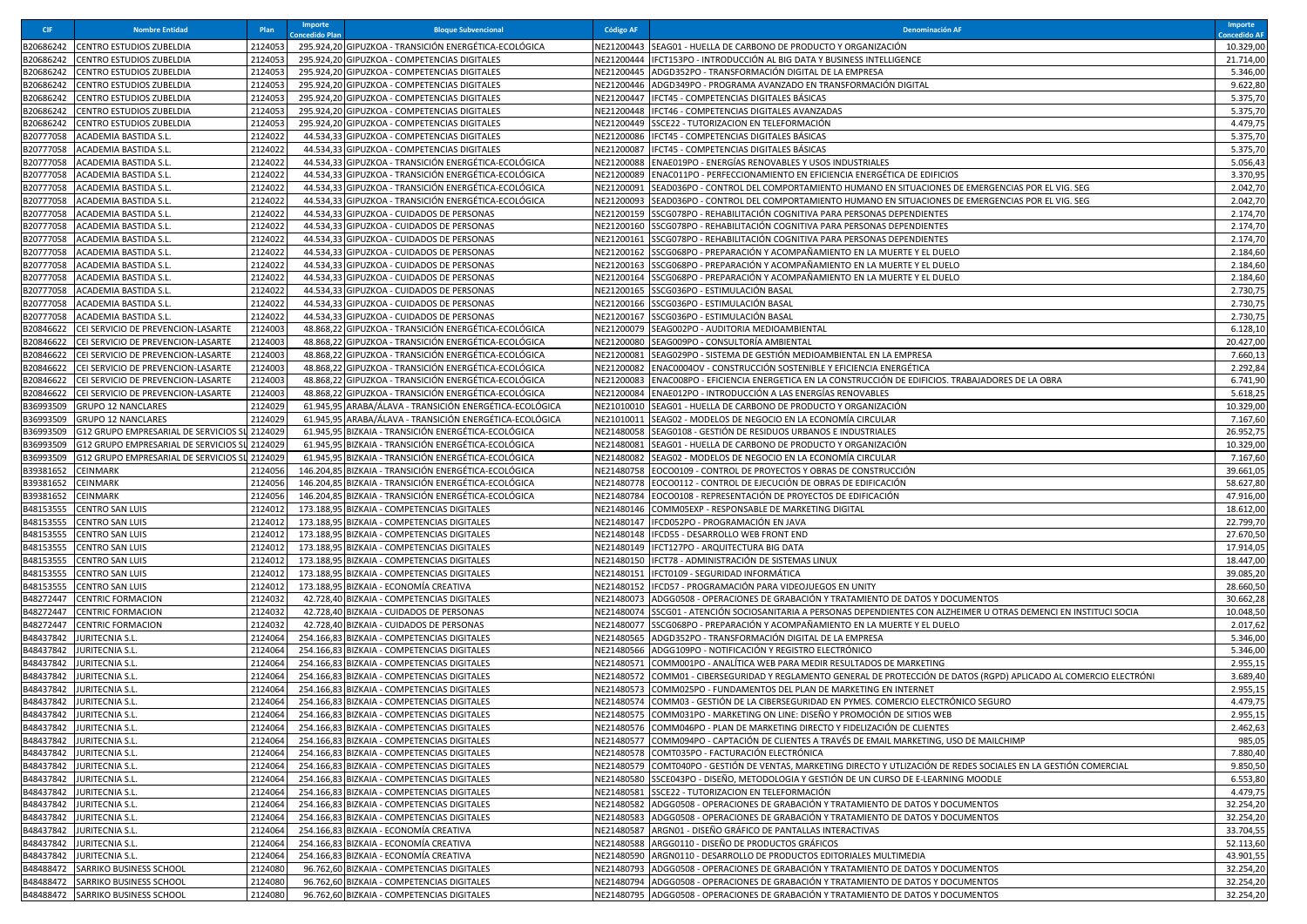| <b>CIF</b> | <b>Nombre Entidad</b>                                                                       | Plan               | Importe<br>oncedido Plar | <b>Bloque Subvencional</b>                                                                 | <b>Código AF</b>         | Denominación AF                                                                                                                                                            | Importe<br>oncedido AF |
|------------|---------------------------------------------------------------------------------------------|--------------------|--------------------------|--------------------------------------------------------------------------------------------|--------------------------|----------------------------------------------------------------------------------------------------------------------------------------------------------------------------|------------------------|
|            | 348512941 UP FORMACION                                                                      | 2124060            |                          | 299.068,64 BIZKAIA - COMPETENCIAS DIGITALES                                                |                          | VE21480432 SSCE010PO - APLICACIÓN DE LAS HERRAMIENTAS DIGITALES EN LA INNOVACIÓN EDUCATIVA                                                                                 | 5.322,35               |
|            | B48512941 UP FORMACION                                                                      | 2124060            | 299.068,64               | BIZKAIA - COMPETENCIAS DIGITALES                                                           | NE21480433               | SSCE010PO - APLICACIÓN DE LAS HERRAMIENTAS DIGITALES EN LA INNOVACIÓN EDUCATIVA                                                                                            | 5.322,35               |
|            | 348512941 UP FORMACION                                                                      | 2124060            | 299.068,64               | BIZKAIA - COMPETENCIAS DIGITALES                                                           |                          | NE21480434 SSCE010PO - APLICACIÓN DE LAS HERRAMIENTAS DIGITALES EN LA INNOVACIÓN EDUCATIVA                                                                                 | 5.322,35               |
|            | B48512941 UP FORMACION                                                                      | 2124060            | 299.068,64               | BIZKAIA - COMPETENCIAS DIGITALES                                                           | VE21480435               | SSCE010PO - APLICACIÓN DE LAS HERRAMIENTAS DIGITALES EN LA INNOVACIÓN EDUCATIVA                                                                                            | 5.322,35               |
| 348512941  | <b>UP FORMACION</b>                                                                         | 2124060            | 299.068,64               | BIZKAIA - COMPETENCIAS DIGITALES                                                           | NE21480436               | SSCE028PO - CREACIÓN Y DINAMIZACIÓN DE COMUNIDADES VIRTUALES EN ENTORNOS EDUCATIVOS                                                                                        | 6.386,82               |
|            | B48512941 UP FORMACION                                                                      | 2124060            | 299.068,64               | BIZKAIA - COMPETENCIAS DIGITALES                                                           | NE21480437               | SSCE028PO - CREACIÓN Y DINAMIZACIÓN DE COMUNIDADES VIRTUALES EN ENTORNOS EDUCATIVOS                                                                                        | 6.386,82               |
|            | B48512941 UP FORMACION<br>B48512941 UP FORMACION                                            | 2124060<br>2124060 | 299.068,64<br>299.068,64 | BIZKAIA - COMPETENCIAS DIGITALES<br>BIZKAIA - COMPETENCIAS DIGITALES                       | NE21480438<br>NE21480439 | SSCE028PO - CREACIÓN Y DINAMIZACIÓN DE COMUNIDADES VIRTUALES EN ENTORNOS EDUCATIVOS<br>SSCE028PO - CREACIÓN Y DINAMIZACIÓN DE COMUNIDADES VIRTUALES EN ENTORNOS EDUCATIVOS | 6.386,82<br>6.386,82   |
|            | B48512941 UP FORMACION                                                                      | 2124060            | 299.068,64               | BIZKAIA - COMPETENCIAS DIGITALES                                                           | VE21480440               | SSCE043PO - DISEÑO, METODOLOGIA Y GESTIÓN DE UN CURSO DE E-LEARNING MOODLE                                                                                                 | 6.386,82               |
| B48512941  | <b>UP FORMACION</b>                                                                         | 2124060            | 299.068,64               | BIZKAIA - COMPETENCIAS DIGITALES                                                           | NE21480441               | SSCE043PO - DISEÑO, METODOLOGIA Y GESTIÓN DE UN CURSO DE E-LEARNING MOODLE                                                                                                 | 6.386,82               |
|            | B48512941 UP FORMACION                                                                      | 2124060            | 299.068,64               | BIZKAIA - COMPETENCIAS DIGITALES                                                           | NE21480442               | SSCE043PO - DISEÑO, METODOLOGIA Y GESTIÓN DE UN CURSO DE E-LEARNING MOODLE                                                                                                 | 6.386,82               |
| 348512941  | <b>UP FORMACION</b>                                                                         | 2124060            | 299.068,64               | BIZKAIA - COMPETENCIAS DIGITALES                                                           | NE21480443               | SSCE043PO - DISEÑO, METODOLOGIA Y GESTIÓN DE UN CURSO DE E-LEARNING MOODLE                                                                                                 | 6.386,82               |
| 348512941  | <b>UP FORMACION</b>                                                                         | 2124060            | 299.068,64               | BIZKAIA - COMPETENCIAS DIGITALES                                                           | NE21480444               | SSCE075PO - FORMACIÓN DE FORMADORES EN E-LEARNING                                                                                                                          | 12.773,64              |
|            | B48512941 UP FORMACION                                                                      | 2124060            | 299.068,64               | BIZKAIA - COMPETENCIAS DIGITALES                                                           | NE21480445               | SSCE075PO - FORMACIÓN DE FORMADORES EN E-LEARNING                                                                                                                          | 12.773,64              |
|            | B48512941 UP FORMACION                                                                      | 2124060            | 299.068,64               | BIZKAIA - COMPETENCIAS DIGITALES                                                           | NE21480446               | SSCE075PO - FORMACIÓN DE FORMADORES EN E-LEARNING                                                                                                                          | 12.773,64              |
|            | B48512941 UP FORMACION                                                                      | 2124060            | 299.068,64               | BIZKAIA - COMPETENCIAS DIGITALES                                                           | NE21480447               | SSCE075PO - FORMACIÓN DE FORMADORES EN E-LEARNING                                                                                                                          | 12.773,64              |
|            | B48512941 UP FORMACION                                                                      | 2124060            | 299.068,64               | BIZKAIA - COMPETENCIAS DIGITALES                                                           | VE21480450               | SSCE099PO - LA PIZARRA DIGITAL EN LA ENSEÑANZA                                                                                                                             | 3.193,41               |
|            | B48512941 UP FORMACION                                                                      | 2124060            | 299.068,64               | BIZKAIA - COMPETENCIAS DIGITALES                                                           | NE21480451               | SSCE099PO - LA PIZARRA DIGITAL EN LA ENSEÑANZA                                                                                                                             | 3.193,41               |
|            | B48512941 UP FORMACION<br>B48512941 UP FORMACION                                            | 2124060<br>2124060 | 299.068,64<br>299.068,64 | BIZKAIA - COMPETENCIAS DIGITALES<br>BIZKAIA - COMPETENCIAS DIGITALES                       | NE21480452<br>NE21480453 | SSCE099PO - LA PIZARRA DIGITAL EN LA ENSEÑANZA<br>SSCE099PO - LA PIZARRA DIGITAL EN LA ENSEÑANZA                                                                           | 3.193,41<br>3.193,41   |
|            | B48512941 UP FORMACION                                                                      | 2124060            |                          | 299.068,64 BIZKAIA - COMPETENCIAS DIGITALES                                                |                          | NE21480454  SSCE102PO - LAS TIC EN LA ENSEÑANZA                                                                                                                            | 4.257,88               |
| 348512941  | <b>UP FORMACION</b>                                                                         | 2124060            | 299.068,64               | BIZKAIA - COMPETENCIAS DIGITALES                                                           | NE21480455               | SSCE102PO - LAS TIC EN LA ENSEÑANZA                                                                                                                                        | 4.257,88               |
|            | B48512941 UP FORMACION                                                                      | 2124060            | 299.068,64               | BIZKAIA - COMPETENCIAS DIGITALES                                                           | NE21480456               | SSCE102PO - LAS TIC EN LA ENSEÑANZA                                                                                                                                        | 4.257,88               |
|            | 348512941 UP FORMACION                                                                      | 2124060            | 299.068,64               | BIZKAIA - COMPETENCIAS DIGITALES                                                           | NE21480458               | SSCE102PO - LAS TIC EN LA ENSEÑANZA                                                                                                                                        | 4.257,88               |
|            | B48512941 UP FORMACION                                                                      | 2124060            | 299.068,64               | BIZKAIA - COMPETENCIAS DIGITALES                                                           |                          | NE21480459 SSCE109PO - MEDIOS AUDIOVISUALES EN LA ENSEÑANZA                                                                                                                | 3.193,41               |
| B48512941  | <b>UP FORMACION</b>                                                                         | 2124060            | 299.068,64               | BIZKAIA - COMPETENCIAS DIGITALES                                                           | NE21480460               | SSCE109PO - MEDIOS AUDIOVISUALES EN LA ENSEÑANZA                                                                                                                           | 3.193,41               |
|            | B48512941 UP FORMACION                                                                      | 2124060            | 299.068,64               | BIZKAIA - COMPETENCIAS DIGITALES                                                           | NE21480461               | SSCE109PO - MEDIOS AUDIOVISUALES EN LA ENSEÑANZA                                                                                                                           | 3.193,41               |
| 348512941  | <b>UP FORMACION</b>                                                                         | 2124060            | 299.068,64               | BIZKAIA - COMPETENCIAS DIGITALES                                                           | NE21480462               | SSCE109PO - MEDIOS AUDIOVISUALES EN LA ENSEÑANZA                                                                                                                           | 3.193,41               |
|            | B48512941 UP FORMACION                                                                      | 2124060            | 299.068,64               | BIZKAIA - COMPETENCIAS DIGITALES                                                           |                          | NE21480463 SSCE123PO - ORIENTACIÓN SOCIO-LABORAL ON LINE                                                                                                                   | 5.322,35               |
|            | B48512941 UP FORMACION                                                                      | 2124060            | 299.068,64               | BIZKAIA - COMPETENCIAS DIGITALES                                                           |                          | NE21480464 SSCE123PO - ORIENTACIÓN SOCIO-LABORAL ON LINE                                                                                                                   | 5.322,35               |
|            | B48512941 UP FORMACION                                                                      | 2124060            | 299.068,6                | BIZKAIA - COMPETENCIAS DIGITALES                                                           | NE21480465               | SSCE123PO - ORIENTACIÓN SOCIO-LABORAL ON LINE                                                                                                                              | 5.322,35               |
|            | B48512941 UP FORMACION<br>B48512941 UP FORMACION                                            | 2124060<br>2124060 | 299.068,64<br>299.068,64 | BIZKAIA - COMPETENCIAS DIGITALES<br>BIZKAIA - COMPETENCIAS DIGITALES                       |                          | NE21480466 SSCE123PO - ORIENTACIÓN SOCIO-LABORAL ON LINE<br>NE21480467 SSCE148PO - PIZARRAS DIGITALES AVANZADO                                                             | 5.322,35<br>3.193,41   |
|            | B48512941 UP FORMACION                                                                      | 2124060            | 299.068,64               | BIZKAIA - COMPETENCIAS DIGITALES                                                           | NE21480468               | SSCE148PO - PIZARRAS DIGITALES AVANZADO                                                                                                                                    | 3.193,41               |
|            | B48512941 UP FORMACION                                                                      | 2124060            | 299.068,64               | BIZKAIA - COMPETENCIAS DIGITALES                                                           | NE21480469               | SSCE148PO - PIZARRAS DIGITALES AVANZADO                                                                                                                                    | 3.193,41               |
|            | B48512941 UP FORMACION                                                                      | 2124060            | 299.068,64               | BIZKAIA - COMPETENCIAS DIGITALES                                                           | NE21480470               | SSCE148PO - PIZARRAS DIGITALES AVANZADO                                                                                                                                    | 3.193,41               |
|            | B48512941 UP FORMACION                                                                      | 2124060            |                          | 299.068,64 BIZKAIA - COMPETENCIAS DIGITALES                                                | NE21480471               | SSCE24 - NUEVAS TECNOLOGÍAS INTERACTIVAS EN EN AULA                                                                                                                        | 2.203,02               |
|            | B48512941 UP FORMACION                                                                      | 2124060            |                          | 299.068,64 BIZKAIA - COMPETENCIAS DIGITALES                                                | VE21480472               | SSCE24 - NUEVAS TECNOLOGÍAS INTERACTIVAS EN EN AULA                                                                                                                        | 2.203,02               |
| B48512941  | <b>UP FORMACION</b>                                                                         | 2124060            | 299.068,64               | BIZKAIA - COMPETENCIAS DIGITALES                                                           | NE21480473               | SSCE24 - NUEVAS TECNOLOGÍAS INTERACTIVAS EN EN AULA                                                                                                                        | 2.203,02               |
|            | B48512941 UP FORMACION                                                                      | 2124060            | 299.068,64               | BIZKAIA - COMPETENCIAS DIGITALES                                                           | NE21480474               | SSCE24 - NUEVAS TECNOLOGÍAS INTERACTIVAS EN EN AULA                                                                                                                        | 2.203,02               |
|            | B48512941 UP FORMACION                                                                      | 2124060            | 299.068,64               | BIZKAIA - CUIDADOS DE PERSONAS                                                             |                          | NE21480475 SSCG007PO - APOYO PSICOLÓGICO Y SOCIAL EN SITUACIONES DE CRISIS                                                                                                 | 7.451,29               |
| 348512941  | <b>UP FORMACION</b>                                                                         | 2124060<br>2124060 |                          | 299.068,64 BIZKAIA - CUIDADOS DE PERSONAS                                                  | NE21480476<br>NE21480477 | SSCG007PO - APOYO PSICOLÓGICO Y SOCIAL EN SITUACIONES DE CRISIS                                                                                                            | 7.451,29               |
|            | B48512941 UP FORMACION<br>B48512941 UP FORMACION                                            | 2124060            | 299.068,64<br>299.068,64 | BIZKAIA - CUIDADOS DE PERSONAS<br>BIZKAIA - CUIDADOS DE PERSONAS                           | NE21480478               | SSCG007PO - APOYO PSICOLÓGICO Y SOCIAL EN SITUACIONES DE CRISIS<br>SSCG007PO - APOYO PSICOLÓGICO Y SOCIAL EN SITUACIONES DE CRISIS                                         | 7.451,29<br>7.451,29   |
|            | B48512941 UP FORMACION                                                                      | 2124060            | 299.068,64               | BIZKAIA - CUIDADOS DE PERSONAS                                                             | NE21480479               | SSCG010PO - INTERVENCIÓN ANTE EL MALTRATO DE PERSONAS DEPENDIENTES                                                                                                         | 8.515,76               |
|            | B48512941 UP FORMACION                                                                      | 2124060            |                          | 299.068,64 BIZKAIA - CUIDADOS DE PERSONAS                                                  |                          | VE21480480  SSCG010PO - INTERVENCIÓN ANTE EL MALTRATO DE PERSONAS DEPENDIENTES                                                                                             | 8.515,76               |
| B48512941  | <b>UP FORMACION</b>                                                                         | 2124060            | 299.068,64               | BIZKAIA - CUIDADOS DE PERSONAS                                                             | NE21480481               | SSCG010PO - INTERVENCIÓN ANTE EL MALTRATO DE PERSONAS DEPENDIENTES                                                                                                         | 8.515,76               |
|            | B48512941 UP FORMACION                                                                      | 2124060            | 299.068,64               | BIZKAIA - CUIDADOS DE PERSONAS                                                             | NE21480482               | SSCG010PO - INTERVENCIÓN ANTE EL MALTRATO DE PERSONAS DEPENDIENTES                                                                                                         | 8.515,76               |
|            | B48512941 UP FORMACION                                                                      | 2124060            | 299.068,64               | BIZKAIA - CUIDADOS DE PERSONAS                                                             | NE21480483               | SSCG03 - ATENCIÓN INTEGRADA EN LOS CUIDADOS PROFESIONALES A LA PERSONA CON ENFERMEDAD CRÓNICA                                                                              | 9.538,65               |
|            | B48512941 UP FORMACION                                                                      | 2124060            |                          | 299.068,64 BIZKAIA - CUIDADOS DE PERSONAS                                                  |                          | NE21480484 SSCG03 - ATENCIÓN INTEGRADA EN LOS CUIDADOS PROFESIONALES A LA PERSONA CON ENFERMEDAD CRÓNICA                                                                   | 9.538,65               |
|            | B48512941 UP FORMACION                                                                      | 2124060            | 299.068,64               | BIZKAIA - TRANSICIÓN ENERGÉTICA-ECOLÓGICA                                                  | NE21480491               | EOCO002PO - ACCESIBILIDAD UNIVERSAL                                                                                                                                        | 7.190,70               |
|            | B48700280 CENTRO DE ENSEÑANZA SAN ROQUE,S.L.                                                | 2124004            |                          | 265.547,70 BIZKAIA - TRANSICIÓN ENERGÉTICA-ECOLÓGICA                                       | NE21480002               | ENAE0108 - MONTAJE Y MANTENIMIENTO DE INSTALACIONES SOLARES FOTOVOLTAICAS                                                                                                  | 41.926,50              |
|            | B48700280 CENTRO DE ENSEÑANZA SAN ROQUE.S.L. 2124004                                        |                    |                          | 265 547 70 BIZKAIA - TRANSICIÓN ENFRGÉTICA-FCOLÓGICA                                       |                          | NE21480004 ENAE0108 - MONTAJE Y MANTENIMIENTO DE INSTALACIONES SOLARES FOTOVOLTAICAS                                                                                       | 41.926,50              |
|            | B48700280 CENTRO DE ENSEÑANZA SAN ROQUE,S.L.                                                | 2124004            |                          | 265.547,70 BIZKAIA - COMPETENCIAS DIGITALES                                                |                          | NE21480008  IFCT0108 - OPERACIONES AUXILIARES DE MONTAJE Y MANTENIMIENTO DE SISTEMAS MICROINFORMÁTICOS<br>IFCT0110 - OPERACIÓN DE REDES DEPARTAMENTALES                    | 25.982,55              |
|            | B48700280 CENTRO DE ENSEÑANZA SAN ROQUE,S.L.<br>B48700280 CENTRO DE ENSEÑANZA SAN ROQUE,S.L | 2124004<br>2124004 |                          | 265.547,70 BIZKAIA - COMPETENCIAS DIGITALES<br>265.547,70 BIZKAIA - COMPETENCIAS DIGITALES | NE21480010<br>NE21480011 | IFCT0108 - OPERACIONES AUXILIARES DE MONTAJE Y MANTENIMIENTO DE SISTEMAS MICROINFORMÁTICOS                                                                                 | 43.901,55<br>25.982,55 |
|            | B48700280 CENTRO DE ENSEÑANZA SAN ROQUE,S.L.                                                | 2124004            | 265.547,70               | BIZKAIA - TRANSICIÓN ENERGÉTICA-ECOLÓGICA                                                  | NE21480196               | ENAE0108 - MONTAJE Y MANTENIMIENTO DE INSTALACIONES SOLARES FOTOVOLTAICAS                                                                                                  | 41.926,50              |
| 348700280  | CENTRO DE ENSEÑANZA SAN ROQUE, S.L.                                                         | 2124004            | 265.547,70               | BIZKAIA - COMPETENCIAS DIGITALES                                                           | NE21480197               | IFCT0110 - OPERACIÓN DE REDES DEPARTAMENTALES                                                                                                                              | 43.901,55              |
|            | <b>B48746606 IFAP INSTITUTO PARA FORMACION DE ACT</b>                                       | 2124015            |                          | 166.587,30 BIZKAIA - TRANSICIÓN ENERGÉTICA-ECOLÓGICA                                       | VE21480158               | MAMS0108 - INSTALACIÓN DE ELEMENTOS DE CARPINTERÍA                                                                                                                         | 46.223,10              |
| B48746606  | IFAP INSTITUTO PARA FORMACION DE ACT                                                        | 2124015            | 166.587,3                | BIZKAIA - TRANSICIÓN ENERGÉTICA-ECOLÓGICA                                                  | NE21480159               | MAMS0108 - INSTALACIÓN DE ELEMENTOS DE CARPINTERÍA                                                                                                                         | 46.223,10              |
| B48746606  | IFAP INSTITUTO PARA FORMACION DE ACT                                                        | 2124015            | 166.587,30               | BIZKAIA - TRANSICIÓN ENERGÉTICA-ECOLÓGICA                                                  | NE21480170               | MAMS0108 - INSTALACIÓN DE ELEMENTOS DE CARPINTERÍA                                                                                                                         | 46.223,10              |
| B48746606  | IFAP, S.L. - BILBAO                                                                         | 2124015            | 166.587,30               | BIZKAIA - ECONOMÍA CREATIVA                                                                | NE21480174               | IFCD28 - DESARROLLO DE VIDEOJUEGOS Y REALIDAD VIRTUAL CON UNITY 3D                                                                                                         | 27.918,00              |
| B48845101  | CENTRO EDUCACION VIAL REKORD S.L.                                                           | 2124030            |                          | 4.611,75 BIZKAIA - TRANSICIÓN ENERGÉTICA-ECOLÓGICA                                         | NE21480072               | TMVI070PO - CONDUCCIÓN ECONÓMICA Y ECOLÓGICA                                                                                                                               | 4.611,75               |
| B48875306  | CENTRO INFORMATICO Y GESTION MEATZE 2124054                                                 |                    |                          | 299.067,45 BIZKAIA - COMPETENCIAS DIGITALES                                                | NE21480181               | IFCT0209 - SISTEMAS MICROINFORMÁTICOS                                                                                                                                      | 50.173,20              |
|            | B48875306 CENTRO INFORMATICO Y GESTION MEATZE 2124054                                       |                    |                          | 299.067,45 BIZKAIA - COMPETENCIAS DIGITALES                                                | NE21480182               | IFCT0209 - SISTEMAS MICROINFORMÁTICOS                                                                                                                                      | 50.173,20              |
|            | B48875306 CENTRO INFORMATICO Y GESTION MEATZE 2124054                                       |                    |                          | 299.067,45 BIZKAIA - COMPETENCIAS DIGITALES                                                | NE21480185               | IFCT0108 - OPERACIONES AUXILIARES DE MONTAJE Y MANTENIMIENTO DE SISTEMAS MICROINFORMÁTICOS                                                                                 | 25.982,55              |
|            | B48875306 CENTRO INFORMATICO Y GESTION MEATZE 2124054                                       |                    |                          | 299.067,45 BIZKAIA - COMPETENCIAS DIGITALES                                                |                          | NE21480186 IFCT0108 - OPERACIONES AUXILIARES DE MONTAJE Y MANTENIMIENTO DE SISTEMAS MICROINFORMÁTICOS                                                                      | 25.982,55              |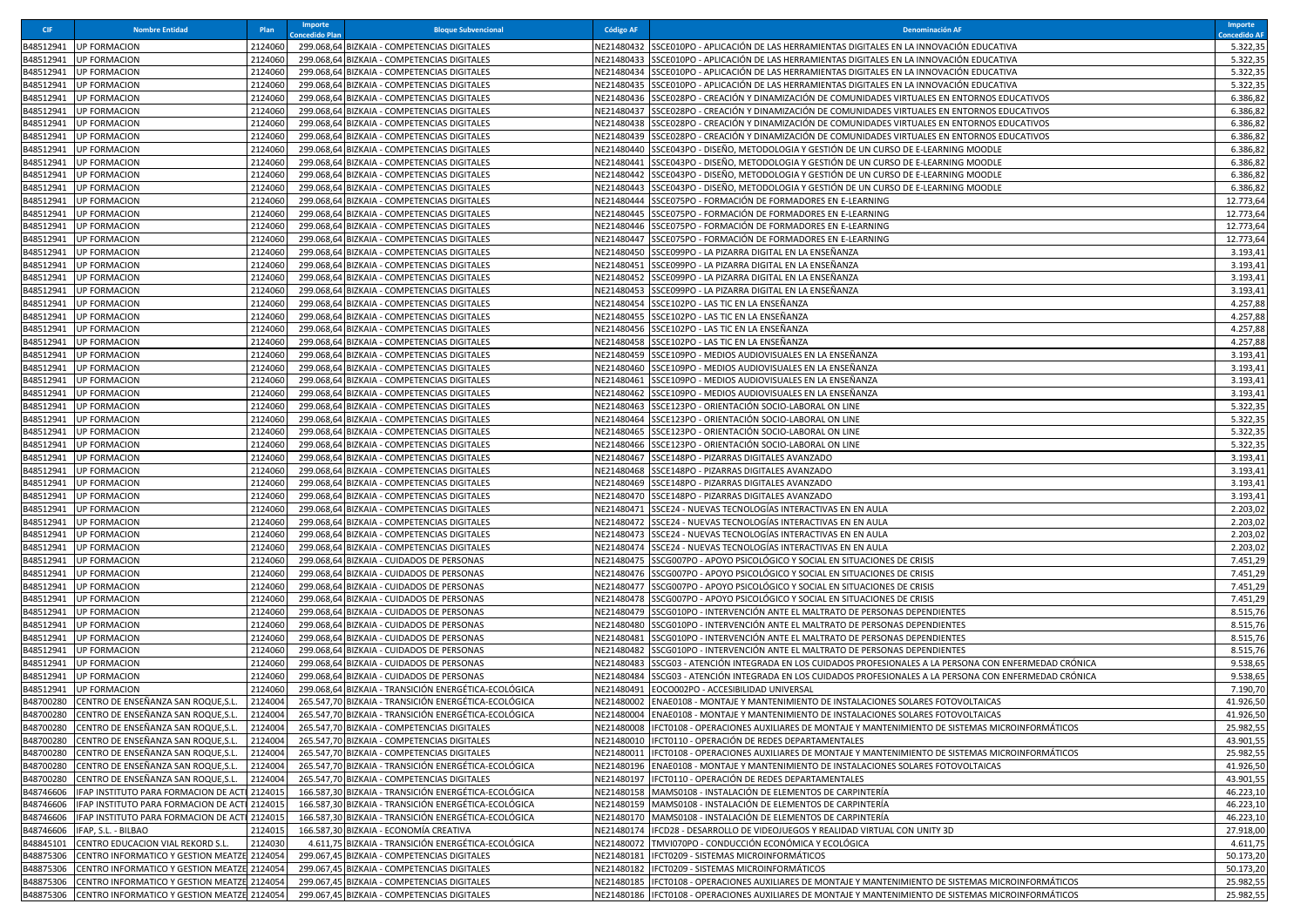| <b>CIF</b>             | <b>Nombre Entidad</b>                                                      | Plan               | Importe<br>pncedido Plai | <b>Bloque Subvencional</b>                                                                                       | <b>Código AF</b>         | <b>Denominación AF</b>                                                                                                  | Importe<br>oncedido Al |
|------------------------|----------------------------------------------------------------------------|--------------------|--------------------------|------------------------------------------------------------------------------------------------------------------|--------------------------|-------------------------------------------------------------------------------------------------------------------------|------------------------|
| B48875306              | CENTRO INFORMATICO Y GESTION MEATZE 2124054                                |                    |                          | 299.067,45 BIZKAIA - ECONOMÍA CREATIVA                                                                           |                          | NE21480199 IFCD40 - DISEÑO DE VIDEOJUEGOS Y CONCEPTUALIZACIÓN                                                           | 20.427,00              |
| B48875306              | CENTRO INFORMÁTICO Y GESTIÓN MEATZE                                        | 2124054            |                          | 299.067,45 BIZKAIA - COMPETENCIAS DIGITALES                                                                      | NE21480204               | IFCT0209 - SISTEMAS MICROINFORMÁTICOS                                                                                   | 50.173,20              |
| B48875306              | CENTRO INFORMÁTICO Y GESTIÓN MEATZE 2124054                                |                    |                          | 299.067,45 BIZKAIA - COMPETENCIAS DIGITALES                                                                      | NE21480205               | IFCT0209 - SISTEMAS MICROINFORMÁTICOS                                                                                   | 50.173,20              |
| B48875306              | CENTRO INFORMÁTICO Y GESTIÓN MEATZE 2124054                                |                    |                          | 299.067,45 BIZKAIA - COMPETENCIAS DIGITALES                                                                      | NE21480206               | IFCT0108 - OPERACIONES AUXILIARES DE MONTAJE Y MANTENIMIENTO DE SISTEMAS MICROINFORMÁTICOS                              | 25.982,55              |
| B49260680              | GRUPO INSEM DESARROLLO DEL CONOCIN                                         | 2124090            |                          | 32.683,20 ARABA/ÁLAVA - TRANSICIÓN ENERGÉTICA-ECOLÓGICA                                                          | NE21010374               | SEAG002PO - AUDITORIA MEDIOAMBIENTAI                                                                                    | 6.128,10               |
| B49260680              | GRUPO INSEM DESARROLLO DEL CONOCIM 2124090                                 |                    |                          | 32.683,20 ARABA/ÁLAVA - TRANSICIÓN ENERGÉTICA-ECOLÓGICA                                                          | NE21010376               | SEAG002PO - AUDITORIA MEDIOAMBIENTAL                                                                                    | 6.128,10               |
| B49260680              | GRUPO INSEM DESARROLLO DEL CONOCIM 2124090                                 |                    |                          | 32.683,20 ARABA/ÁLAVA - TRANSICIÓN ENERGÉTICA-ECOLÓGICA                                                          | NE21010383               | SEAG045PO - MEDIOAMBIENTE Y ACTIVIDAD EMPRESARIAL                                                                       | 5.106,75               |
| B49260680              | GRUPO INSEM DESARROLLO DEL CONOCIM 2124090                                 |                    |                          | 32.683,20 ARABA/ÁLAVA - TRANSICIÓN ENERGÉTICA-ECOLÓGICA                                                          | NE21010385               | SEAG045PO - MEDIOAMBIENTE Y ACTIVIDAD EMPRESARIAL                                                                       | 5.106,75               |
| B49260680              | GRUPO INSEM DESARROLLO DEL CONOCIN                                         | 2124090            |                          | 32.683,20 ARABA/ÁLAVA - TRANSICIÓN ENERGÉTICA-ECOLÓGICA                                                          | NE21010386               | SEAG045PO - MEDIOAMBIENTE Y ACTIVIDAD EMPRESARIAL                                                                       | 5.106,75               |
| B49260680              | GRUPO INSEM DESARROLLO DEL CONOCIM 2124090                                 |                    |                          | 32.683,20 ARABA/ÁLAVA - TRANSICIÓN ENERGÉTICA-ECOLÓGICA                                                          | NE21010388               | SEAG045PO - MEDIOAMBIENTE Y ACTIVIDAD EMPRESARIAL                                                                       | 5.106,75               |
| B75071613              | INNOVACIÓN Y COORDINACIÓN EN ESTRAT                                        | 2124043            |                          | 299.933,70 GIPUZKOA - COMPETENCIAS DIGITALES                                                                     | NE21200272               | COML02 - TRANSFORMACIÓN LOGÍSTICA EN UN ENTORNO DE INDUSTRIA 4.0                                                        | 2.326,50               |
| B75071613              | INNOVACIÓN Y COORDINACIÓN EN ESTRAT                                        | 2124043            |                          | 299.933,70 GIPUZKOA - COMPETENCIAS DIGITALES                                                                     | NE21200273               | COMM0112 - GESTIÓN DE MARKETING Y COMUNICACIÓN                                                                          | 62.995,35              |
| B75071613              | INNOVACIÓN Y COORDINACIÓN EN ESTRAT                                        | 2124043            |                          | 299.933,70 GIPUZKOA - COMPETENCIAS DIGITALES                                                                     | NE21200274               | COMM0112 - GESTIÓN DE MARKETING Y COMUNICACIÓN                                                                          | 62.995,35              |
| B75071613              | INNOVACIÓN Y COORDINACIÓN EN ESTRAT                                        | 2124043            |                          | 299.933,70 GIPUZKOA - COMPETENCIAS DIGITALES                                                                     | NE21200275               | COMM05EXP - RESPONSABLE DE MARKETING DIGITAL                                                                            | 18.612,00              |
| B75071613              | INNOVACIÓN Y COORDINACIÓN EN ESTRAT<br>INNOVACIÓN Y COORDINACIÓN EN ESTRAT | 2124043            |                          | 299.933,70 GIPUZKOA - COMPETENCIAS DIGITALES<br>299.933,70 GIPUZKOA - COMPETENCIAS DIGITALES                     | NE21200276               | COMM05EXP - RESPONSABLE DE MARKETING DIGITAL<br>IFCD0110 - CONFECCIÓN Y PUBLICACIÓN DE PÁGINAS WEB                      | 18.612,00<br>43.005,60 |
| B75071613<br>B75071613 | INNOVACIÓN Y COORDINACIÓN EN ESTRAT                                        | 2124043<br>2124043 |                          | 299.933,70 GIPUZKOA - COMPETENCIAS DIGITALES                                                                     | NE21200297<br>NE21200299 | IFCD0210 - DESARROLLO DE APLICACIONES CON TECNOLOGÍAS WEB                                                               | 45.693,45              |
| B75071613              | INNOVACIÓN Y COORDINACIÓN EN ESTRA                                         | 2124043            |                          | 299.933,70 GIPUZKOA - COMPETENCIAS DIGITALES                                                                     | NE21200300               | IFCD0210 - DESARROLLO DE APLICACIONES CON TECNOLOGÍAS WEB                                                               | 45.693,45              |
| B83685552              | ADALID SERVICIOS CORPORATIVOS, S.L                                         | 2124087            |                          | 177.398,10 ARABA/ÁLAVA - COMPETENCIAS DIGITALES                                                                  |                          | NE21010410 IFCD0110 - CONFECCIÓN Y PUBLICACIÓN DE PÁGINAS WEB                                                           | 43.005,60              |
| B83685552              | ADALID SERVICIOS CORPORATIVOS, S.L                                         | 2124087            |                          | 177.398,10 ARABA/ÁLAVA - COMPETENCIAS DIGITALES                                                                  |                          | NE21010411  IFCD0210 - DESARROLLO DE APLICACIONES CON TECNOLOGÍAS WEB                                                   | 45.693,45              |
| B83685552              | ADALID SERVICIOS CORPORATIVOS, S.L                                         | 2124087            |                          | 177.398,10 ARABA/ÁLAVA - COMPETENCIAS DIGITALES                                                                  | NE21010421               | IFCD0110 - CONFECCIÓN Y PUBLICACIÓN DE PÁGINAS WEB                                                                      | 43.005,60              |
| B83685552              | ADALID SERVICIOS CORPORATIVOS, S.L                                         | 2124087            |                          | 177.398,10 ARABA/ÁLAVA - COMPETENCIAS DIGITALES                                                                  | NE21010422               | IFCD0210 - DESARROLLO DE APLICACIONES CON TECNOLOGÍAS WEB                                                               | 45.693,45              |
| B95060935              | CENTRO DE ESTUDIOS INATEC                                                  | 2124014            |                          | 178.808,19 BIZKAIA - COMPETENCIAS DIGITALES                                                                      | NE21480494               | ADGD07EXP - APLICACIÓN DE LAS REDES SOCIALES EN LA GESTIÓN DE PERSONAS:RRHH 2.0                                         | 2.687,85               |
| B95060935              | CENTRO DE ESTUDIOS INATEC                                                  | 2124014            |                          | 178.808,19 BIZKAIA - COMPETENCIAS DIGITALES                                                                      | NE21480511               | COMM05EXP - RESPONSABLE DE MARKETING DIGITAL                                                                            | 18.612,00              |
| B95060935              | <b>CENTRO DE ESTUDIOS INATEC</b>                                           | 2124014            |                          | 178.808,19 BIZKAIA - COMPETENCIAS DIGITALES                                                                      | NE21480514               | COMM05EXP - RESPONSABLE DE MARKETING DIGITAL                                                                            | 18.612,00              |
| B95060935              | CENTRO DE ESTUDIOS INATEC                                                  | 2124014            |                          | 178.808,19 BIZKAIA - COMPETENCIAS DIGITALES                                                                      | NE21480517               | IFCD0079V - DESARROLLO WEB ADAPTATIVO CON WORDPRESS                                                                     | 25.126,20              |
| B95060935              | <b>CENTRO DE ESTUDIOS INATEC</b>                                           | 2124014            |                          | 178.808,19 BIZKAIA - COMPETENCIAS DIGITALES                                                                      | NE21480518               | IFCD0079V - DESARROLLO WEB ADAPTATIVO CON WORDPRESS                                                                     | 25.126,20              |
| B95060935              | CENTRO DE ESTUDIOS INATEC                                                  | 2124014            |                          | 178.808,19 BIZKAIA - COMPETENCIAS DIGITALES                                                                      |                          | NE21480520 IFCT37 - HERRAMIENTAS WEB 2.0                                                                                | 8.959,50               |
| B95060935              | CENTRO DE ESTUDIOS INATEC                                                  | 2124014            |                          | 178.808,19 BIZKAIA - COMPETENCIAS DIGITALES                                                                      | NE21480522               | IFCT38 - COMMUNITY MANAGER, HERRAMIENTAS, ANALÍTICA E INFORMES                                                          | 8.959,50               |
| B95060935              | CENTRO DE ESTUDIOS INATEC                                                  | 2124014            |                          | 178.808,19 BIZKAIA - COMPETENCIAS DIGITALES                                                                      | NE21480524               | IFCT38 - COMMUNITY MANAGER, HERRAMIENTAS, ANALÍTICA E INFORMES                                                          | 8.959,50               |
| B95060935              | CENTRO DE ESTUDIOS INATEC                                                  | 2124014            |                          | 178.808,19 BIZKAIA - COMPETENCIAS DIGITALES                                                                      | NE21480526               | IFCT38 - COMMUNITY MANAGER, HERRAMIENTAS, ANALÍTICA E INFORMES                                                          | 8.959,50               |
| B95060935              | CENTRO DE ESTUDIOS INATEC                                                  | 2124014            |                          | 178.808,19 BIZKAIA - COMPETENCIAS DIGITALES                                                                      | NE21480527               | IFCT39 - POSICIONAMIENTO WEB Y MARKETING DIGITAL EN BUSCADORES                                                          | 8.959,50               |
| B95060935              | CENTRO DE ESTUDIOS INATEC                                                  | 2124014            |                          | 178.808,19 BIZKAIA - COMPETENCIAS DIGITALES                                                                      |                          | NE21480528 IFCT39 - POSICIONAMIENTO WEB Y MARKETING DIGITAL EN BUSCADORES                                               | 8.959,50               |
| B95060935              | CENTRO DE ESTUDIOS INATEC                                                  | 2124014            |                          | 178.808,19 BIZKAIA - COMPETENCIAS DIGITALES                                                                      | NE21480529               | IFCT39 - POSICIONAMIENTO WEB Y MARKETING DIGITAL EN BUSCADORES                                                          | 8.959,50               |
| B95060935              | CENTRO DE ESTUDIOS INATEC                                                  | 2124014            |                          | 178.808,19 BIZKAIA - TRANSICIÓN ENERGÉTICA-ECOLÓGICA                                                             | NE21480531               | HOTU001PO - ECOTURISMO                                                                                                  | 7.672,50               |
| B95060935              | CENTRO DE ESTUDIOS INATEC                                                  | 2124014            |                          | 178.808,19 BIZKAIA - TRANSICIÓN ENERGÉTICA-ECOLÓGICA                                                             | NE21480533               | SEAD036PO - CONTROL DEL COMPORTAMIENTO HUMANO EN SITUACIONES DE EMERGENCIAS POR EL VIG. SEG                             | 2.042,70               |
| B95060935              | CENTRO DE ESTUDIOS INATEC                                                  | 2124014            |                          | 178.808,19 BIZKAIA - TRANSICIÓN ENERGÉTICA-ECOLÓGICA                                                             | NE21480535               | ENAC0004OV - CONSTRUCCIÓN SOSTENIBLE Y EFICIENCIA ENERGÉTICA                                                            | 2.292,84               |
| B95060935              | CENTRO DE ESTUDIOS INATEC                                                  | 2124014<br>2124014 |                          | 178.808,19 BIZKAIA - TRANSICIÓN ENERGÉTICA-ECOLÓGICA                                                             | NE21480537               | ENAE012PO - INTRODUCCIÓN A LAS ENERGÍAS RENOVABLES                                                                      | 5.618,25               |
| B95060935<br>B95096244 | CENTRO DE ESTUDIOS INATEC<br><b>IKASAUTO GASTEIZ</b>                       | 2124011            |                          | 178.808,19 BIZKAIA - TRANSICIÓN ENERGÉTICA-ECOLÓGICA<br>157.943,28 ARABA/ÁLAVA - TRANSICIÓN ENERGÉTICA-ECOLÓGICA | NE21480539<br>NE21010113 | ENAE02 - TECNOLOGÍAS DE LAS ENERGÍAS RENOVABLES<br>TMVG02 - MANTENIMIENTO DE VEHÍCULOS HÍBRIDOS Y ELÉCTRICOS            | 8.301,1<br>11.045,43   |
| B95096244              | <b>IKASAUTO GASTEIZ</b>                                                    | 2124011            |                          | 157.943,28 ARABA/ÁLAVA - TRANSICIÓN ENERGÉTICA-ECOLÓGICA                                                         |                          | NE21010115 TMVG02 - MANTENIMIENTO DE VEHÍCULOS HÍBRIDOS Y ELÉCTRICOS                                                    | 11.045,43              |
| B95096244              | <b>IKASAUTO GASTEIZ</b>                                                    | 2124011            |                          | 157.943,28 ARABA/ÁLAVA - TRANSICIÓN ENERGÉTICA-ECOLÓGICA                                                         | NE21010130               | TMVG03 - MANTENIMIENTO BÁSICO DE VEHÍCULOS HÍBRIDOS Y ELÉCTRICOS                                                        | 4.917,00               |
| B95096244              | <b>IKASAUTO GASTEIZ</b>                                                    | 2124011            |                          | 157.943,28 ARABA/ÁLAVA - TRANSICIÓN ENERGÉTICA-ECOLÓGICA                                                         |                          | NE21010137 TMVG03 - MANTENIMIENTO BÁSICO DE VEHÍCULOS HÍBRIDOS Y ELÉCTRICOS                                             | 4.917,00               |
| B95096244              | <b>IKASAUTO GASTEIZ</b>                                                    | 2124011            |                          | 157.943,28 ARABA/ÁLAVA - TRANSICIÓN ENERGÉTICA-ECOLÓGICA                                                         | NE21010153               | TMVG04 - DIAGNOSIS Y COMPROBACIÓN DE SISTEMAS ANTICONTAMINANTES DEL AUTOMÓVIL CON MOTOR DE GASOLINA                     | 4.917,00               |
| B95096244              | <b>IKASAUTO GASTEIZ</b>                                                    | 2124011            |                          | 157.943,28 ARABA/ÁLAVA - TRANSICIÓN ENERGÉTICA-ECOLÓGICA                                                         |                          | NE21010186 TMVG04 - DIAGNOSIS Y COMPROBACIÓN DE SISTEMAS ANTICONTAMINANTES DEL AUTOMÓVIL CON MOTOR DE GASOLINA          | 4.917,00               |
| B95096244              | <b>IKASAUTO GASTEIZ</b>                                                    | 2124011            |                          | 157.943,28 ARABA/ÁLAVA - TRANSICIÓN ENERGÉTICA-ECOLÓGICA                                                         |                          | NE21010202 TMVG05 - COMPROBACIÓN Y DIAGNOSIS DEL VEHÍCULO ELÉCTRICO                                                     | 4.917,00               |
| B95096244              | <b>IKASAUTO GASTEIZ</b>                                                    | 2124011            |                          | 157.943,28 ARABA/ÁLAVA - TRANSICIÓN ENERGÉTICA-ECOLÓGICA                                                         | NE21010203               | TMVG06 - ESTRUCTURA Y FUNCIONAMIENTO DEL VEHÍCULO ELÉCTRICO                                                             | 4.917,00               |
| B95096244              | <b>IKASAUTO GASTEIZ</b>                                                    | 2124011            |                          | 157.943,28 ARABA/ÁLAVA - TRANSICIÓN ENERGÉTICA-ECOLÓGICA                                                         | NE21010207               | SEAG01 - HUELLA DE CARBONO DE PRODUCTO Y ORGANIZACIÓN                                                                   | 10.329,00              |
| B95096244              | <b>IKASAUTO GASTEIZ</b>                                                    | 2124011            |                          | 157.943,28 ARABA/ÁLAVA - TRANSICIÓN ENERGÉTICA-ECOLÓGICA                                                         |                          | NE21010219 TMVG015PO - MANTENIMIENTO DE VEHICULOS HÍBRIDOS                                                              | 7.356,36               |
| B95096244              | <b>IKASAUTO HERNANI</b>                                                    | 2124011            |                          | 157.943,28 GIPUZKOA - TRANSICIÓN ENERGÉTICA-ECOLÓGICA                                                            | NE21200324               | TMVG02 - MANTENIMIENTO DE VEHÍCULOS HÍBRIDOS Y ELÉCTRICOS                                                               | 11.045,43              |
| B95096244              | <b>IKASAUTO HERNANI</b>                                                    | 2124011            |                          | 157.943,28 GIPUZKOA - TRANSICIÓN ENERGÉTICA-ECOLÓGICA                                                            |                          | NE21200325 TMVG03 - MANTENIMIENTO BÁSICO DE VEHÍCULOS HÍBRIDOS Y ELÉCTRICOS                                             | 4.917,00               |
| B95096244              | <b>IKASAUTO HERNANI</b>                                                    | 2124011            |                          | 157.943,28 GIPUZKOA - TRANSICIÓN ENERGÉTICA-ECOLÓGICA                                                            |                          | NE21200326 TMVG04 - DIAGNOSIS Y COMPROBACIÓN DE SISTEMAS ANTICONTAMINANTES DEL AUTOMÓVIL CON MOTOR DE GASOLINA          | 4.917,00               |
|                        | B95096244 IKASAUTO HERNANI                                                 | 2124011            |                          | 157.943.28 GIPUZKOA - TRANSICIÓN ENERGÉTICA-ECOLÓGICA                                                            |                          | NE21200343 TMVG05 - COMPROBACIÓN Y DIAGNOSIS DEL VEHÍCULO ELÉCTRICO                                                     | 4.917.00               |
|                        | B95096244 IKASAUTO HERNANI                                                 | 2124011            |                          | 157.943,28 GIPUZKOA - TRANSICIÓN ENERGÉTICA-ECOLÓGICA                                                            |                          | NE21200376   TMVG06 - ESTRUCTURA Y FUNCIONAMIENTO DEL VEHÍCULO ELÉCTRICO                                                | 4.917,00               |
|                        | B95096244   IKASAUTO HERNANI                                               | 2124011            |                          | 157.943,28 GIPUZKOA - TRANSICIÓN ENERGÉTICA-ECOLÓGICA                                                            | NE21200378               | SEAG01 - HUELLA DE CARBONO DE PRODUCTO Y ORGANIZACIÓN                                                                   | 10.329,00              |
|                        | B95096244   IKASAUTO HERNANI                                               | 2124011            |                          | 157.943,28 GIPUZKOA - TRANSICIÓN ENERGÉTICA-ECOLÓGICA                                                            |                          | NE21200379 TMVG015PO - MANTENIMIENTO DE VEHICULOS HÍBRIDOS                                                              | 6.580,20               |
|                        | B95096244 CPES IKASAUTO BHIP                                               | 2124011            |                          | 157.943,28 BIZKAIA - TRANSICIÓN ENERGÉTICA-ECOLÓGICA                                                             | NE21480678               | TMVG02 - MANTENIMIENTO DE VEHÍCULOS HÍBRIDOS Y ELÉCTRICOS                                                               | 11.045,43              |
| B95096244              | <b>CPES IKASAUTO BHIP</b>                                                  | 2124011            |                          | 157.943,28 BIZKAIA - TRANSICIÓN ENERGÉTICA-ECOLÓGICA                                                             | NE21480693               | TMVG03 - MANTENIMIENTO BÁSICO DE VEHÍCULOS HÍBRIDOS Y ELÉCTRICOS                                                        | 4.917,00               |
| B95096244              | <b>CPES IKASAUTO BHIP</b>                                                  | 2124011            |                          | 157.943,28 BIZKAIA - TRANSICIÓN ENERGÉTICA-ECOLÓGICA                                                             | NE21480707               | TMVG04 - DIAGNOSIS Y COMPROBACIÓN DE SISTEMAS ANTICONTAMINANTES DEL AUTOMÓVIL CON MOTOR DE GASOLINA                     | 4.917,00<br>4.917,00   |
| B95096244              | <b>CPES IKASAUTO BHIP</b><br><b>CPES IKASAUTO BHIP</b>                     | 2124011<br>2124011 |                          | 157.943,28 BIZKAIA - TRANSICIÓN ENERGÉTICA-ECOLÓGICA<br>157.943,28 BIZKAIA - TRANSICIÓN ENERGÉTICA-ECOLÓGICA     | NE21480789<br>NE21480898 | TMVG05 - COMPROBACIÓN Y DIAGNOSIS DEL VEHÍCULO ELÉCTRICO<br>TMVG06 - ESTRUCTURA Y FUNCIONAMIENTO DEL VEHÍCULO ELÉCTRICO | 4.917,00               |
| B95096244<br>B95096244 | <b>CPES IKASAUTO BHIP</b>                                                  | 2124011            |                          | 157.943,28 BIZKAIA - TRANSICIÓN ENERGÉTICA-ECOLÓGICA                                                             | NE21480908               | SEAG01 - HUELLA DE CARBONO DE PRODUCTO Y ORGANIZACIÓN                                                                   | 10.329,00              |
| B95237053              | FONDO FORMACION EUSKADI, S.L.L.                                            | 2124042            |                          | 187.713,90 ARABA/ÁLAVA - CUIDADOS DE PERSONAS                                                                    | NE21010013               | SSCS0208 - ATENCIÓN SOCIOSANITARIA A PERSONAS DEPENDIENTES EN INSTITUCIONES SOCIALES                                    | 33.150,15              |
| B95237053              | FONDO FORMACION EUSKADI, S.L.L                                             | 2124042            |                          | 187.713,90 ARABA/ÁLAVA - CUIDADOS DE PERSONAS                                                                    |                          | NE21010014 SSCS0208 - ATENCIÓN SOCIOSANITARIA A PERSONAS DEPENDIENTES EN INSTITUCIONES SOCIALES                         | 33.150,15              |
| B95237053              | FONDO FORMACION EUSKADI, S.L.L                                             | 2124042            |                          | 187.713,90 ARABA/ÁLAVA - TRANSICIÓN ENERGÉTICA-ECOLÓGICA                                                         |                          | NE21010015 SEAG0211 - GESTIÓN AMBIENTAL                                                                                 | 40.471,20              |
| B95237053              | FONDO FORMACION EUSKADI, S.L.L                                             | 2124042            |                          | 187.713,90 BIZKAIA - TRANSICIÓN ENERGÉTICA-ECOLÓGICA                                                             |                          | NE21480140 SEAG0211 - GESTIÓN AMBIENTAL                                                                                 | 40.471,20              |
|                        | B95237053 FONDO FORMACION EUSKADI, S.L.L.                                  | 2124042            |                          | 187.713,90 BIZKAIA - TRANSICIÓN ENERGÉTICA-ECOLÓGICA                                                             |                          | NE21480141 SEAG0211 - GESTIÓN AMBIENTAL                                                                                 | 40.471,20              |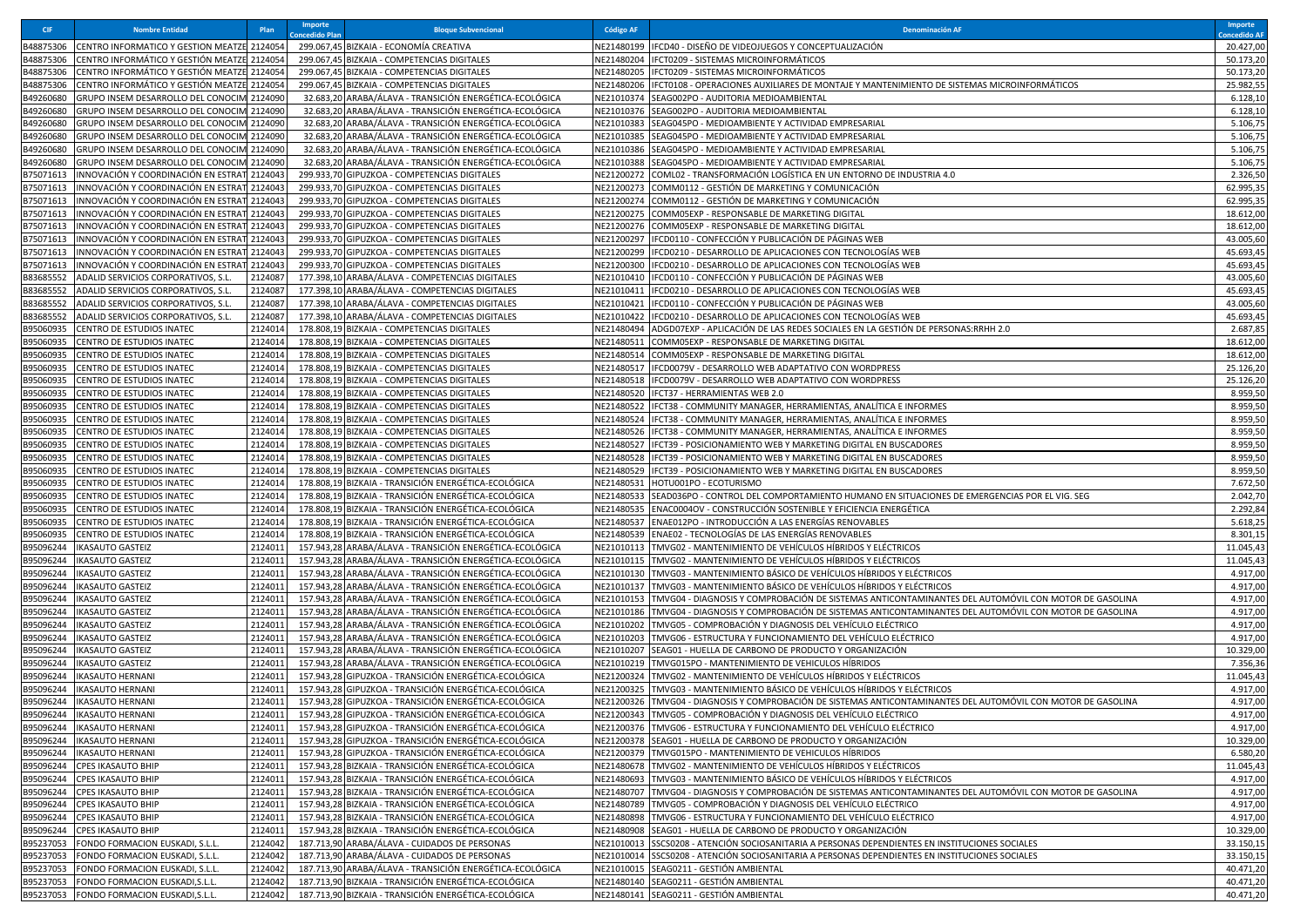| <b>CIF</b>             | <b>Nombre Entidad</b>                                                       | Plan               | Importe<br>oncedido Plar | <b>Bloque Subvencional</b>                                                                                      | <b>Código AF</b>         | <b>Denominación AR</b>                                                                                                   | Importe<br>ncedido Al  |
|------------------------|-----------------------------------------------------------------------------|--------------------|--------------------------|-----------------------------------------------------------------------------------------------------------------|--------------------------|--------------------------------------------------------------------------------------------------------------------------|------------------------|
| B95453874              | KONECTIA SERVICIOS INTEGRALES                                               | 2124006            |                          | 191.485,80 BIZKAIA - TRANSICIÓN ENERGÉTICA-ECOLÓGICA                                                            |                          | NE21480123 FMEM005PO - ECODISEÑO                                                                                         | 5.293,20               |
| B95453874              | KONECTIA SERVICIOS INTEGRALES                                               | 2124006            |                          | 191.485,80 BIZKAIA - TRANSICIÓN ENERGÉTICA-ECOLÓGICA                                                            | NE21480534               | FMEM005PO - ECODISEÑO                                                                                                    | 5.293,20               |
| B95453874              | KONECTIA SERVICIOS INTEGRALES                                               | 2124006            |                          | 191.485,80 BIZKAIA - TRANSICIÓN ENERGÉTICA-ECOLÓGICA                                                            | NE21480536               | FMEM005PO - ECODISEÑO                                                                                                    | 5.293,20               |
| B95453874              | KONECTIA SERVICIOS INTEGRALES                                               | 2124006            |                          | 191.485,80 BIZKAIA - ECONOMÍA CREATIVA                                                                          | VE21480557               | ARGN0110 - DESARROLLO DE PRODUCTOS EDITORIALES MULTIMEDIA                                                                | 43.901,5               |
| B95453874              | KONECTIA SERVICIOS INTEGRALES                                               | 2124006            |                          | 191.485,80 BIZKAIA - ECONOMÍA CREATIVA                                                                          | NE21480558               | ARGN0110 - DESARROLLO DE PRODUCTOS EDITORIALES MULTIMEDIA                                                                | 43.901,55              |
| B95453874              | KONECTIA SERVICIOS INTEGRALES                                               | 2124006            |                          | 191.485,80 BIZKAIA - ECONOMÍA CREATIVA                                                                          | NE21480559               | ARGN0110 - DESARROLLO DE PRODUCTOS EDITORIALES MULTIMEDIA                                                                | 43.901,5               |
| B95453874              | KONECTIA SERVICIOS INTEGRALES                                               | 2124006            |                          | 191.485,80 BIZKAIA - ECONOMÍA CREATIVA                                                                          | NE21480560               | ARGN0110 - DESARROLLO DE PRODUCTOS EDITORIALES MULTIMEDIA                                                                | 43.901,55              |
| B95459293              | <b>BEURKO CHECK GASTEIZ</b>                                                 | 2124068<br>2124068 |                          | 89.833,26 ARABA/ÁLAVA - TRANSICIÓN ENERGÉTICA-ECOLÓGICA                                                         | NE21010102               | TMVG04 - DIAGNOSIS Y COMPROBACIÓN DE SISTEMAS ANTICONTAMINANTES DEL AUTOMÓVIL CON MOTOR DE GASOLINA                      | 4.917,00               |
| B95459293<br>B95459293 | <b>BEURKO CHECK GASTEIZ</b><br>CPES BEURKO CHECK BHIP HERNANI               | 2124068            |                          | 89.833,26 ARABA/ÁLAVA - TRANSICIÓN ENERGÉTICA-ECOLÓGICA<br>89.833,26 GIPUZKOA - TRANSICIÓN ENERGÉTICA-ECOLÓGICA | NE21010104<br>NE21200266 | TMVG06 - ESTRUCTURA Y FUNCIONAMIENTO DEL VEHÍCULO ELÉCTRICO<br>TMVG02 - MANTENIMIENTO DE VEHÍCULOS HÍBRIDOS Y ELÉCTRICOS | 4.917,00<br>11.045,43  |
| B95459293              | CPES BEURKO CHECK BHIP HERNANI                                              | 2124068            |                          | 89.833,26 GIPUZKOA - TRANSICIÓN ENERGÉTICA-ECOLÓGICA                                                            | NE21200267               | TMVG02 - MANTENIMIENTO DE VEHÍCULOS HÍBRIDOS Y ELÉCTRICOS                                                                | 11.045,43              |
| B95459293              | CPES BEURKO CHECK BHIP HERNANI                                              | 2124068            |                          | 89.833,26 GIPUZKOA - TRANSICIÓN ENERGÉTICA-ECOLÓGICA                                                            | NE21200268               | TMVG03 - MANTENIMIENTO BÁSICO DE VEHÍCULOS HÍBRIDOS Y ELÉCTRICOS                                                         | 4.917,00               |
| B95459293              | CPES BEURKO CHECK BHIP HERNANI                                              | 2124068            |                          | 89.833,26 GIPUZKOA - TRANSICIÓN ENERGÉTICA-ECOLÓGICA                                                            | NE21200283               | TMVG04 - DIAGNOSIS Y COMPROBACIÓN DE SISTEMAS ANTICONTAMINANTES DEL AUTOMÓVIL CON MOTOR DE GASOLINA                      | 4.917,00               |
| B95459293              | CPES BEURKO CHECK BHIP HERNANI                                              | 2124068            |                          | 89.833,26 GIPUZKOA - TRANSICIÓN ENERGÉTICA-ECOLÓGICA                                                            | NE21200284               | TMVG04 - DIAGNOSIS Y COMPROBACIÓN DE SISTEMAS ANTICONTAMINANTES DEL AUTOMÓVIL CON MOTOR DE GASOLINA                      | 4.917,00               |
| B95459293              | CPES BEURKO CHECK BHIP HERNANI                                              | 2124068            |                          | 89.833,26 GIPUZKOA - TRANSICIÓN ENERGÉTICA-ECOLÓGICA                                                            | NE21200289               | TMVG05 - COMPROBACIÓN Y DIAGNOSIS DEL VEHÍCULO ELÉCTRICO                                                                 | 4.917,00               |
| B95459293              | CPES BEURKO CHECK BHIP HERNANI                                              | 2124068            |                          | 89.833,26 GIPUZKOA - TRANSICIÓN ENERGÉTICA-ECOLÓGICA                                                            | NE21200290               | TMVG06 - ESTRUCTURA Y FUNCIONAMIENTO DEL VEHÍCULO ELÉCTRICO                                                              | 4.917,00               |
| B95459293              | <b>CPES BEURKO CHECK BHIP</b>                                               | 2124068            |                          | 89.833,26 BIZKAIA - TRANSICIÓN ENERGÉTICA-ECOLÓGICA                                                             | VE21480410               | TMVG02 - MANTENIMIENTO DE VEHÍCULOS HÍBRIDOS Y ELÉCTRICOS                                                                | 10.216,80              |
| B95459293              | CPES BEURKO CHECK BHIP                                                      | 2124068            |                          | 89.833,26 BIZKAIA - TRANSICIÓN ENERGÉTICA-ECOLÓGICA                                                             | NE21480457               | TMVG03 - MANTENIMIENTO BÁSICO DE VEHÍCULOS HÍBRIDOS Y ELÉCTRICOS                                                         | 4.547,40               |
| B95459293              | <b>CPES BEURKO CHECK BHIP</b>                                               | 2124068            |                          | 89.833,26 BIZKAIA - TRANSICIÓN ENERGÉTICA-ECOLÓGICA                                                             | NE21480545               | TMVG03 - MANTENIMIENTO BÁSICO DE VEHÍCULOS HÍBRIDOS Y ELÉCTRICOS                                                         | 4.917,00               |
| B95459293              | CPES BEURKO CHECK BHIP                                                      | 2124068            |                          | 89.833,26 BIZKAIA - TRANSICIÓN ENERGÉTICA-ECOLÓGICA                                                             | NE21480593               | TMVG04 - DIAGNOSIS Y COMPROBACIÓN DE SISTEMAS ANTICONTAMINANTES DEL AUTOMÓVIL CON MOTOR DE GASOLINA                      | 4.547,40               |
| B95459293              | <b>CPES BEURKO CHECK BHIP</b>                                               | 2124068            |                          | 89.833,26 BIZKAIA - TRANSICIÓN ENERGÉTICA-ECOLÓGICA                                                             | NE21480604               | TMVG05 - COMPROBACIÓN Y DIAGNOSIS DEL VEHÍCULO ELÉCTRICO                                                                 | 4.547,40               |
| B95459293              | <b>CPES BEURKO CHECK BHIP</b>                                               | 2124068            |                          | 89.833,26 BIZKAIA - TRANSICIÓN ENERGÉTICA-ECOLÓGICA                                                             | VE21480618               | TMVG06 - ESTRUCTURA Y FUNCIONAMIENTO DEL VEHÍCULO ELÉCTRICO                                                              | 4.547,40               |
| B95657805              | SAN JOSE DE CALASANZ                                                        | 2124005            |                          | 30.023,95 BIZKAIA - CUIDADOS DE PERSONAS                                                                        | NE21480015               | SSCG03 - ATENCIÓN INTEGRADA EN LOS CUIDADOS PROFESIONALES A LA PERSONA CON ENFERMEDAD CRÓNICA                            | 9.291,15               |
| B95657805              | SAN JOSE DE CALASANZ                                                        | 2124005            |                          | 30.023,95 BIZKAIA - CUIDADOS DE PERSONAS                                                                        | NE21480016               | SSCG035PO - ENVEJECIMIENTO SALUDABLE                                                                                     | 5.183,20               |
| B95657805              | SAN JOSE DE CALASANZ                                                        | 2124005            |                          | 30.023,95 BIZKAIA - CUIDADOS DE PERSONAS                                                                        | NE21480017               | SSCG005PO - ALTERACIONES DEGENERATIVAS, DEMENCIAS Y ALZHEIMER                                                            | 13.476,32              |
| B95657805              | SAN JOSE DE CALASANZ                                                        | 2124005            |                          | 30.023,95 BIZKAIA - CUIDADOS DE PERSONAS                                                                        | NE21480018               | SSCG002PO - ACOMPAÑAMIENTO EN LA MUERTE (COUNSELLING)                                                                    | 2.073,28               |
| B95738241              | ALFA FORMACIÓN-ESCUELA OFICIOS VITOR                                        | 2124066            |                          | 263.653,50 ARABA/ÁLAVA - TRANSICIÓN ENERGÉTICA-ECOLÓGICA                                                        | NE21010196               | EOCO0108 - REPRESENTACIÓN DE PROYECTOS DE EDIFICACIÓN                                                                    | 47.916,00              |
| B95738241              | ALFA FORMACIÓN-ESCUELA OFICIOS VITOR 2124066                                |                    |                          | 263.653,50 ARABA/ÁLAVA - TRANSICIÓN ENERGÉTICA-ECOLÓGICA                                                        | NE21010215               | IEXD0109 - DISEÑO Y COORDINACIÓN DE PROYECTOS EN PIEDRA NATURAL                                                          | 59.952,75              |
| B95738241              | ALFA FORMACION-MENDIBIL                                                     | 2124066            |                          | 263.653,50 GIPUZKOA - TRANSICIÓN ENERGÉTICA-ECOLÓGICA                                                           | NE21200400               | EOCO0108 - REPRESENTACIÓN DE PROYECTOS DE EDIFICACIÓN                                                                    | 47.916,00              |
| B95738241              | ALFA FORMACION-MENDIBII                                                     | 2124066            |                          | 263.653,50 GIPUZKOA - TRANSICIÓN ENERGÉTICA-ECOLÓGICA<br>263.653.50 BIZKAIA - TRANSICIÓN ENERGÉTICA-ECOLÓGICA   | NE21200406               | IEXD0109 - DISEÑO Y COORDINACIÓN DE PROYECTOS EN PIEDRA NATURAL                                                          | 59.952,75              |
| B95738241              | ALFA FORMACIÓN Y CONSULTORÍA                                                | 2124066            |                          |                                                                                                                 | NE21480621               | EOCO0108 - REPRESENTACIÓN DE PROYECTOS DE EDIFICACIÓN                                                                    | 47.916,00              |
| F20668570<br>F20668570 | URKO SERVICIOS DE PREVENCION S.COOP.<br>URKO SERVICIOS DE PREVENCION S.COOP | 2124021<br>2124021 |                          | 237.828,54 GIPUZKOA - COMPETENCIAS DIGITALES<br>237.828,54 GIPUZKOA - COMPETENCIAS DIGITALES                    | NE21200138<br>VE21200140 | FCOI02 - ALFABETIZACION INFORMATICA: INFORMATICA E INTERNET<br>IFCT37 - HERRAMIENTAS WEB 2.0                             | 2.239,88<br>8.959,50   |
| F20668570              | URKO SERVICIOS DE PREVENCION S.COOP.                                        | 2124021            |                          | 237.828,54 GIPUZKOA - COMPETENCIAS DIGITALES                                                                    | VE21200141               | IFCT38 - COMMUNITY MANAGER, HERRAMIENTAS, ANALÍTICA E INFORMES                                                           | 8.959,50               |
| F20668570              | URKO SERVICIOS DE PREVENCION S.COOP.                                        | 2124021            |                          | 237.828,54 GIPUZKOA - COMPETENCIAS DIGITALES                                                                    | VE21200142               | IFCT39 - POSICIONAMIENTO WEB Y MARKETING DIGITAL EN BUSCADORES                                                           | 8.959,50               |
| F20668570              | URKO SERVICIOS DE PREVENCION S.COOP                                         | 212402:            |                          | 237.828,54 GIPUZKOA - COMPETENCIAS DIGITALES                                                                    | NE21200146               | ADGG0508 - OPERACIONES DE GRABACIÓN Y TRATAMIENTO DE DATOS Y DOCUMENTOS                                                  | 32.254,20              |
| F20668570              | URKO SERVICIOS DE PREVENCION S.COOP.                                        | 2124021            |                          | 237.828,54 GIPUZKOA - COMPETENCIAS DIGITALES                                                                    | NE21200147               | IFCT0109 - SEGURIDAD INFORMÁTICA                                                                                         | 39.085,20              |
| F20668570              | URKO SERVICIOS DE PREVENCION S.COOP.                                        | 2124021            |                          | 237.828,54 GIPUZKOA - TRANSICIÓN ENERGÉTICA-ECOLÓGICA                                                           |                          | NE21200149  ADGD254PO - SISTEMAS DE GESTIÓN AMBIENTAL. INTRODUCCIÓN                                                      | 6.415,20               |
| F20668570              | JRKO SERVICIOS DE PREVENCION S.COOP.                                        | 2124021            |                          | 237.828,54 GIPUZKOA - TRANSICIÓN ENERGÉTICA-ECOLÓGICA                                                           | NE21200150               | EOCO012PO - INTRODUCCIÓN A LA GESTIÓN INTEGRAL DEL PROYECTO BIM                                                          | 6.179,25               |
| F20668570              | URKO SERVICIOS DE PREVENCION S.COOP.                                        | 2124021            |                          | 237.828,54 GIPUZKOA - TRANSICIÓN ENERGÉTICA-ECOLÓGICA                                                           | NE21200151               | SEAG009PO - CONSULTORÍA AMBIENTAL                                                                                        | 20.427,00              |
| F20668570              | URKO SERVICIOS DE PREVENCION S.COOP.                                        | 2124021            |                          | 237.828,54 GIPUZKOA - TRANSICIÓN ENERGÉTICA-ECOLÓGICA                                                           | NE21200152               | SEAG029PO - SISTEMA DE GESTIÓN MEDIOAMBIENTAL EN LA EMPRESA                                                              | 7.660,13               |
| F20668570              | URKO SERVICIOS DE PREVENCION S.COOP.                                        | 2124021            |                          | 237.828,54 GIPUZKOA - TRANSICIÓN ENERGÉTICA-ECOLÓGICA                                                           | NE21200153               | SEAG031PO - SISTEMA DE GESTIÓN MEDIOAMBIENTAL EN LA INDUSTR IA                                                           | 6.128,10               |
| F20668570              | URKO SERVICIOS DE PREVENCION S.COOP.                                        | 2124021            |                          | 237.828,54 GIPUZKOA - TRANSICIÓN ENERGÉTICA-ECOLÓGICA                                                           | VE21200154               | SEAG0211 - GESTIÓN AMBIENTAL                                                                                             | 40.471,20              |
| F20668570              | JRKO SERVICIOS DE PREVENCION S.COOP.                                        | 2124021            |                          | 237.828,54 GIPUZKOA - TRANSICIÓN ENERGÉTICA-ECOLÓGICA                                                           | NE21200155               | SEAG0311 - GESTIÓN DE SERVICIOS PARA EL CONTROL DE ORGANISMOS NOCIVOS                                                    | 41.434,80              |
| F20668570              | JRKO SERVICIOS DE PREVENCION S.COOP.                                        | 2124021            |                          | 237.828,54 GIPUZKOA - TRANSICIÓN ENERGÉTICA-ECOLÓGICA                                                           | NE21200157               | ADGD254PO - SISTEMAS DE GESTIÓN AMBIENTAL. INTRODUCCIÓN                                                                  | 6.415,20               |
| F20668570              | URKO SERVICIOS DE PREVENCION S.COOP.                                        | 2124021            |                          | 237.828,54 GIPUZKOA - COMPETENCIAS DIGITALES                                                                    | NE21200158               | FCOI02 - ALFABETIZACION INFORMATICA: INFORMATICA E INTERNET                                                              | 2.239,88               |
| F48106215              | POLITEKNIKA IKASTEGIA TXORIERRI                                             | 2124088            |                          | 68.814,57 BIZKAIA - TRANSICIÓN ENERGÉTICA-ECOLÓGICA                                                             | NE21481081               | SEAG0108 - GESTIÓN DE RESIDUOS URBANOS E INDUSTRIALES                                                                    | 27.534,87              |
| F48106215              | POLITEKNIKA IKASTEGIA TXORIERRI                                             | 2124088            |                          | 68.814,57 BIZKAIA - TRANSICIÓN ENERGÉTICA-ECOLÓGICA                                                             | NE21481082               | SEAG0211 - GESTIÓN AMBIENTAL                                                                                             | 41.279,70              |
| F48211080              | GAZTAROA SARTU KOOP ELKARTEA<br>GAZTAROA SARTU KOOP - MONTAÑO               | 2124027<br>2124027 |                          | 77.351,67 BIZKAIA - CUIDADOS DE PERSONAS                                                                        | NE21480048               | SSCG01 - ATENCIÓN SOCIOSANITARIA A PERSONAS DEPENDIENTES CON ALZHEIMER U OTRAS DEMENCI EN INSTITUCI SOCIA                | 10.873,50              |
| F48211080<br>F48211080 | GAZTAROA SARTU KOOP ELKARTEA                                                | 2124027            |                          | 77.351,67 BIZKAIA - TRANSICIÓN ENERGÉTICA-ECOLÓGICA<br>77.351,67 BIZKAIA - TRANSICIÓN ENERGÉTICA-ECOLÓGICA      | NE21480055<br>VE21480056 | EOCB0006OV - RESTAURACIÓN ENERGÉTICA DE FACHADAS<br>SEAG0110 - SERVICIOS PARA EL CONTROL DE PLAGAS                       | 37.528,92<br>28.949,25 |
| F48214787              | SERVICIOS SOCIALES INTEGRADOS S. COOP 2124023                               |                    |                          | 107.514,00 BIZKAIA - CUIDADOS DE PERSONAS                                                                       | NE21480033               | SSCG05EXP - APLICACIÓN DE LAS TENOLOGÍAS DE LA INFORMACIÓN Y DE LA COMUNICACIÓN EN EL SERV DE AYUDA A DOMICI             | 10.751,40              |
| F48214787              | SERVICIOS SOCIALES INTEGRADOS S. COOP 2124023                               |                    |                          | 107.514,00 BIZKAIA - CUIDADOS DE PERSONAS                                                                       |                          | NE21480034 SSCG05EXP - APLICACIÓN DE LAS TENOLOGÍAS DE LA INFORMACIÓN Y DE LA COMUNICACIÓN EN EL SERV DE AYUDA A DOMICI  | 10.751,40              |
|                        | F48214787 SERVICIOS SOCIALES INTEGRADOS S. COOP 2124023                     |                    |                          | 107.514,00 BIZKAIA - CUIDADOS DE PERSONAS                                                                       |                          | NE21480038 SSCS0108 - ATENCIÓN SOCIOSANITARIA A PERSONAS EN EL DOMICILIO                                                 | 43.005,60              |
|                        | F48214787 SERVICIOS SOCIALES INTEGRADOS S. COOP 2124023                     |                    |                          | 107.514,00 BIZKAIA - CUIDADOS DE PERSONAS                                                                       |                          | NE21480039 SSCS0108 - ATENCIÓN SOCIOSANITARIA A PERSONAS EN EL DOMICILIO                                                 | 43.005,60              |
|                        | F48537518 PEÑASCAL, S. COOP                                                 | 2124050            |                          | 252.719,34 BIZKAIA - COMPETENCIAS DIGITALES                                                                     |                          | NE21480605  COMM031PO - MARKETING ON LINE: DISEÑO Y PROMOCIÓN DE SITIOS WEB                                              | 2.831,07               |
|                        | F48537518 PEÑASCAL, S. COOP                                                 | 2124050            |                          | 252.719,34 BIZKAIA - COMPETENCIAS DIGITALES                                                                     | NE21480606               | COMM060PO - GESTIÓN DEL MARKETING Y COMUNIDADES VIRTUALES                                                                | 4.246,61               |
|                        | F48537518 PEÑASCAL, S. COOP                                                 | 2124050            |                          | 252.719,34 BIZKAIA - COMPETENCIAS DIGITALES                                                                     | NE21480607               | COMM091PO - SOCIAL MEDIA MARKETING Y GESIÓN DE LA REPUTACIÓN ON LINE                                                     | 3.774,76               |
|                        | F48537518 PEÑASCAL, S. COOP                                                 | 2124050            |                          | 252.719,34 BIZKAIA - COMPETENCIAS DIGITALES                                                                     |                          | NE21480609 COMM097PO - DISEÑO DE ESTRATEGIAS DIGITALES                                                                   | 2.831,07               |
|                        | F48537518 CPES_PEÑASCAL_BHIP (Centro de Rekalde                             | 2124050            |                          | 252.719,34 BIZKAIA - COMPETENCIAS DIGITALES                                                                     | NE21480610               | FMEM009PO - FUNDAMENTOS DE ROBÓTICA                                                                                      | 6.184,20               |
|                        | F48537518 CPES PEÑASCAL BHIP (Centro de Rekalde) 2124050                    |                    |                          | 252.719,34 BIZKAIA - COMPETENCIAS DIGITALES                                                                     | NE21480611               | FMEM009PO - FUNDAMENTOS DE ROBÓTICA                                                                                      | 6.184,20               |
|                        | F48537518 CPES PEÑASCAL BHIP (Centro de Rekalde)                            | 2124050            |                          | 252.719,34 BIZKAIA - COMPETENCIAS DIGITALES                                                                     |                          | NE21480613 FMEM012PO - SOLID EDGE, DISEÑO PARAMÉTRICO                                                                    | 4.947,36               |
|                        | F48537518 CPES PEÑASCAL BHIP (Centro de Rekalde) 2124050                    |                    |                          | 252.719,34 BIZKAIA - COMPETENCIAS DIGITALES                                                                     |                          | NE21480614 FMEM012PO - SOLID EDGE, DISEÑO PARAMÉTRICO                                                                    | 4.947,36               |
|                        | F48537518 CPES_PEÑASCAL_BHIP (Centro de Rekalde)                            | 2124050            |                          | 252.719,34 BIZKAIA - COMPETENCIAS DIGITALES                                                                     |                          | NE21480616 FMEM012PO - SOLID EDGE, DISEÑO PARAMÉTRICO                                                                    | 4.947,36               |
|                        | F48537518 PEÑASCAL, S. COOP                                                 | 2124050            |                          | 252.719,34 BIZKAIA - COMPETENCIAS DIGITALES                                                                     | NE21480617               | IMAI030PO - DOMÓTICA                                                                                                     | 4.985,64               |
|                        | F48537518 PEÑASCAL, S. COOP                                                 | 2124050            |                          | 252.719,34 BIZKAIA - TRANSICIÓN ENERGÉTICA-ECOLÓGICA                                                            |                          | NE21480620 MAMS0108 - INSTALACIÓN DE ELEMENTOS DE CARPINTERÍA                                                            | 49.798,98              |
|                        | F48537518 PEÑASCAL, S. COOP                                                 | 2124050            |                          | 252.719,34 BIZKAIA - TRANSICIÓN ENERGÉTICA-ECOLÓGICA                                                            |                          | NE21480623 MAMB0210 - MONTAJE E INSTALACIÓN DE CONSTRUCCIONES DE MADERA                                                  | 44.414,70              |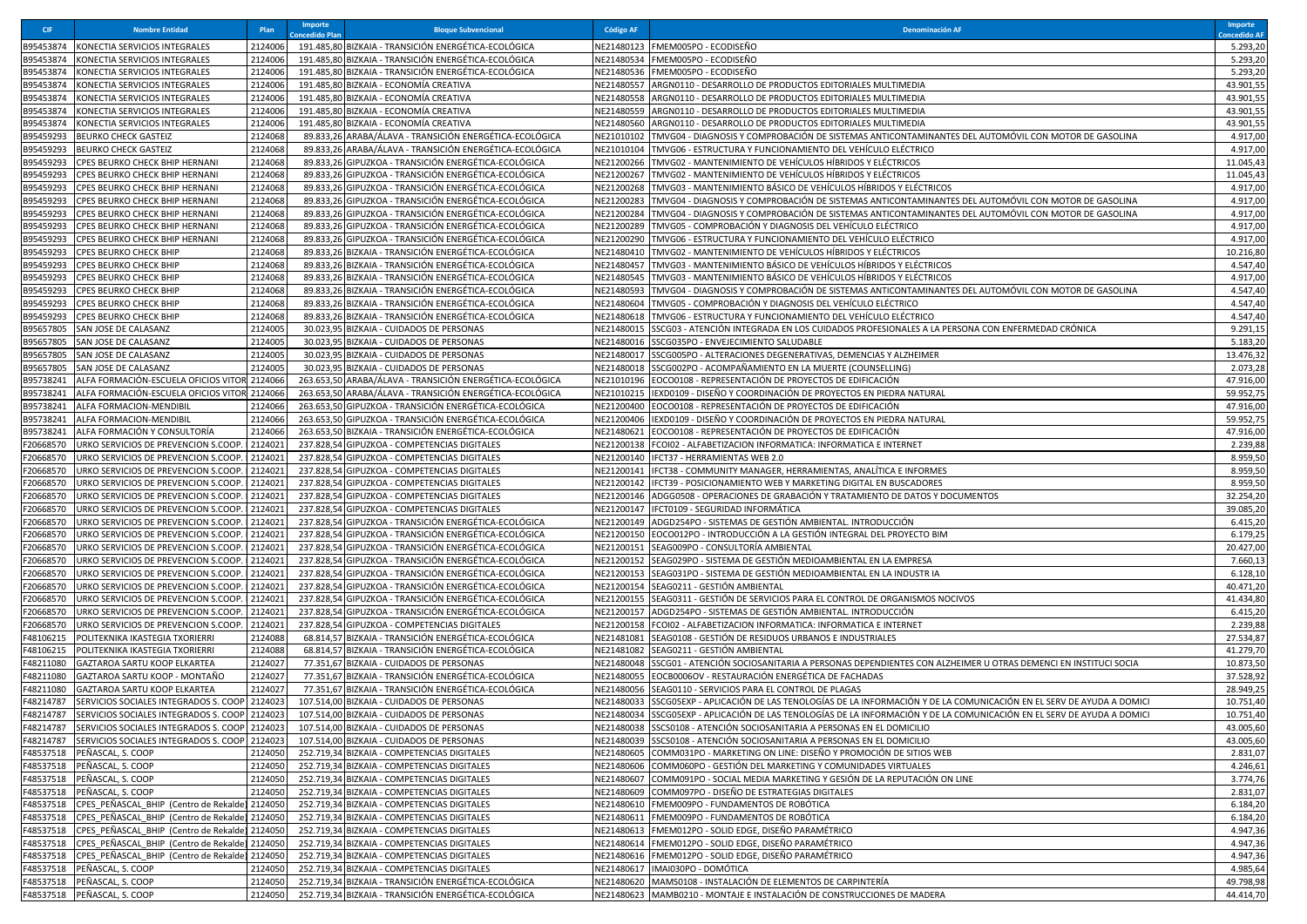| <b>CIF</b>                     | <b>Nombre Entidad</b>                                                                   | Plan               | Importe<br>oncedido Plar | <b>Bloque Subvencional</b>                                                                   | <b>Código AF</b>         | <b>Denominación AR</b>                                                                                                                                                                             | Importe<br>oncedido Al |
|--------------------------------|-----------------------------------------------------------------------------------------|--------------------|--------------------------|----------------------------------------------------------------------------------------------|--------------------------|----------------------------------------------------------------------------------------------------------------------------------------------------------------------------------------------------|------------------------|
| F48537518                      | PEÑASCAL, S. COOP                                                                       | 2124050            |                          | 252.719,34 BIZKAIA - TRANSICIÓN ENERGÉTICA-ECOLÓGICA                                         | <b>VE21480624</b>        | IIMAR0208 - MONTAJE Y MANTENIMIENTO DE INSTALACIONES DE CLIMATIZACIÓN Y VENTILACIÓN-EXTRACCIÓN                                                                                                     | 43.476,18              |
| F48537518                      | PEÑASCAL, S. COOP                                                                       | 2124050            |                          | 252.719,34 BIZKAIA - TRANSICIÓN ENERGÉTICA-ECOLÓGICA                                         | NE21480627               | IMAR0408 - MONTAJE Y MANTENIMIENTO DE INSTALACIONES CALORÍFICAS                                                                                                                                    | 43.476,18              |
| F48537518                      | PEÑASCAL, S. COOP                                                                       | 2124050            |                          | 252.719,34 BIZKAIA - TRANSICIÓN ENERGÉTICA-ECOLÓGICA                                         | NE21480628               | IMAR11 - CONFIGURACIÓN Y MANTENIMIENTO DE INSTALACIONES CON BOMBAS DE CALOR                                                                                                                        | 6.029,10               |
| F48537518                      | PEÑASCAL, S. COOP                                                                       | 2124050            |                          | 252.719,34 BIZKAIA - TRANSICIÓN ENERGÉTICA-ECOLÓGICA                                         | NE21480630               | IMAR12 - MONTAJE Y MANTENIMIENTO DE INSTALACIONES DE AEROTERMIA APLICADAS A LA CLIMATIZACIÓN                                                                                                       | 5.024,25               |
| F48537518                      | PEÑASCAL, S. COOP                                                                       | 2124050            |                          | 252.719,34 BIZKAIA - TRANSICIÓN ENERGÉTICA-ECOLÓGICA                                         | NE21480631               | HOTU001PO - ECOTURISMO                                                                                                                                                                             | 7.189,38               |
| F48537518                      | PEÑASCAL, S. COOP                                                                       | 2124050            |                          | 252.719,34 BIZKAIA - COMPETENCIAS DIGITALES                                                  | NE21480638               | ELEE018PO - AUTÓMATAS PROGRAMABLES                                                                                                                                                                 | 7.430,94               |
| F48681373                      | IPARTEK SERVICIOS INFORMÁTICOS, SOC.C<br>IPARTEK SERVICIOS INFORMÁTICOS, SOC.CO 2124019 | 2124019            |                          | 293.277,60 BIZKAIA - COMPETENCIAS DIGITALES                                                  | VE21480291<br>NE21480292 | IFCD09 - PROGRAMACIÓN ORIENTADA A OBJETOS CON JAVA                                                                                                                                                 | 12.394,80              |
| F48681373                      | IPARTEK SERVICIOS INFORMÁTICOS, SOC.CO                                                  |                    |                          | 293.277,60 BIZKAIA - COMPETENCIAS DIGITALES                                                  |                          | IFCD09 - PROGRAMACIÓN ORIENTADA A OBJETOS CON JAVA                                                                                                                                                 | 12.394,80              |
| F48681373<br>F48681373         | IPARTEK SERVICIOS INFORMÁTICOS, SOC.C                                                   | 2124019<br>2124019 |                          | 293.277,60 BIZKAIA - COMPETENCIAS DIGITALES<br>293.277,60 BIZKAIA - COMPETENCIAS DIGITALES   | VE21480293<br>NE21480294 | IFCD09 - PROGRAMACIÓN ORIENTADA A OBJETOS CON JAVA<br>IFCD09 - PROGRAMACIÓN ORIENTADA A OBJETOS CON JAVA                                                                                           | 12.394,80<br>12.394,80 |
| F48681373                      | IPARTEK SERVICIOS INFORMÁTICOS, SOC.C                                                   | 2124019            |                          | 293.277,60 BIZKAIA - COMPETENCIAS DIGITALES                                                  | NE21480721               | IFCD0210 - DESARROLLO DE APLICACIONES CON TECNOLOGÍAS WEB                                                                                                                                          | 45.693,4               |
| F48681373                      | IPARTEK SERVICIOS INFORMÁTICOS, SOC.C                                                   | 2124019            |                          | 293.277,60 BIZKAIA - COMPETENCIAS DIGITALES                                                  | NE21480724               | IFCD0210 - DESARROLLO DE APLICACIONES CON TECNOLOGÍAS WEB                                                                                                                                          | 45.693,45              |
| F48681373                      | IPARTEK SERVICIOS INFORMÁTICOS, SOC.CO                                                  | 2124019            |                          | 293.277,60 BIZKAIA - COMPETENCIAS DIGITALES                                                  | VE21480992               | IFCT0108 - OPERACIONES AUXILIARES DE MONTAJE Y MANTENIMIENTO DE SISTEMAS MICROINFORMÁTICOS                                                                                                         | 25.982,55              |
| F48681373                      | IPARTEK SERVICIOS INFORMÁTICOS, SOC.C                                                   | 2124019            |                          | 293.277,60 BIZKAIA - COMPETENCIAS DIGITALES                                                  | VE21480994               | FCT0108 - OPERACIONES AUXILIARES DE MONTAJE Y MANTENIMIENTO DE SISTEMAS MICROINFORMÁTICOS                                                                                                          | 25.982,55              |
| F48681373                      | IPARTEK SERVICIOS INFORMÁTICOS, SOC.C                                                   | 2124019            |                          | 293.277,60 BIZKAIA - COMPETENCIAS DIGITALES                                                  | NE21481004               | IFCT0209 - SISTEMAS MICROINFORMÁTICOS                                                                                                                                                              | 50.173,20              |
| F48681373                      | IPARTEK SERVICIOS INFORMÁTICOS, SOC.CO                                                  | 2124019            |                          | 293.277,60 BIZKAIA - COMPETENCIAS DIGITALES                                                  | NE21481006               | IFCT0209 - SISTEMAS MICROINFORMÁTICOS                                                                                                                                                              | 50.173,20              |
| F48980320                      | DURANGALDEKO IBAIZABAL IKASTOLA KOO 2124061                                             |                    |                          | 132.600,60 BIZKAIA - CUIDADOS DE PERSONAS                                                    | VE21480247               | SSCS0208 - ATENCIÓN SOCIOSANITARIA A PERSONAS DEPENDIENTES EN INSTITUCIONES SOCIALES                                                                                                               | 33.150,15              |
| F48980320                      | DURANGALDEKO IBAIZABAL IKASTOLA KOC                                                     | 2124061            |                          | 132.600,60 BIZKAIA - CUIDADOS DE PERSONAS                                                    | NE21480248               | SSCS0208 - ATENCIÓN SOCIOSANITARIA A PERSONAS DEPENDIENTES EN INSTITUCIONES SOCIALES                                                                                                               | 33.150,15              |
| F48980320                      | DURANGALDEKO IBAIZABAL IKASTOLA KOO                                                     | 2124061            |                          | 132.600,60 BIZKAIA - CUIDADOS DE PERSONAS                                                    | NE21480250               | SSCS0208 - ATENCIÓN SOCIOSANITARIA A PERSONAS DEPENDIENTES EN INSTITUCIONES SOCIALES                                                                                                               | 33.150,1               |
| F48980320                      | DURANGALDEKO IBAIZABAL IKASTOLA KOO 2124061                                             |                    |                          | 132.600,60 BIZKAIA - CUIDADOS DE PERSONAS                                                    | NE21480251               | SSCS0208 - ATENCIÓN SOCIOSANITARIA A PERSONAS DEPENDIENTES EN INSTITUCIONES SOCIALES                                                                                                               | 33.150,15              |
| F95164273                      | <b>HARROBIA</b>                                                                         | 2124077            |                          | 52.372,32 BIZKAIA - ECONOMÍA CREATIVA                                                        | NE21480904               | IFCD28 - DESARROLLO DE VIDEOJUEGOS Y REALIDAD VIRTUAL CON UNITY 3D                                                                                                                                 | 26.383,50              |
| F95164273                      | HARROBIA                                                                                | 2124077            |                          | 52.372,32 BIZKAIA - ECONOMÍA CREATIVA                                                        | VE21480916               | IFCD40 - DISEÑO DE VIDEOJUEGOS Y CONCEPTUALIZACIÓN                                                                                                                                                 | 19.041,00              |
| F95164273                      | HARROBIA                                                                                | 2124077            |                          | 52.372,32 BIZKAIA - TRANSICIÓN ENERGÉTICA-ECOLÓGICA                                          | NE21480920               | HOTU001PO - ECOTURISMO                                                                                                                                                                             | 6.947,82               |
| F95808622                      | KOOPERA SERVICIOS SOCIALES Y FORMACI                                                    | 2124041            |                          | 26.952,75 BIZKAIA - TRANSICIÓN ENERGÉTICA-ECOLÓGICA                                          | NE21480139               | SEAG0108 - GESTIÓN DE RESIDUOS URBANOS E INDUSTRIALES                                                                                                                                              | 26.952,75              |
| G01033547                      | EGIBIDE JESUS OBRERO                                                                    | 2124079            |                          | 85.948,50 ARABA/ÁLAVA - TRANSICIÓN ENERGÉTICA-ECOLÓGICA                                      | NE21010109               | SEAG0108 - GESTIÓN DE RESIDUOS URBANOS E INDUSTRIALES                                                                                                                                              | 26.952,75              |
| G01033547                      | EGIBIDE ARRIAGA                                                                         | 2124079            |                          | 85.948,50 ARABA/ÁLAVA - COMPETENCIAS DIGITALES                                               | NE21010112               | IFCT0108 - OPERACIONES AUXILIARES DE MONTAJE Y MANTENIMIENTO DE SISTEMAS MICROINFORMÁTICOS                                                                                                         | 25.982,55              |
| G01033547                      | EGIBIDE ARRIAGA                                                                         | 2124079            |                          | 85.948,50 ARABA/ÁLAVA - COMPETENCIAS DIGITALES                                               | NE21010134               | ADGD340PO - FUNDAMENTOS LEAN IT                                                                                                                                                                    | 2.138,40               |
| G01033547                      | <b>EGIBIDE ARRIAGA</b>                                                                  | 2124079            |                          | 85.948,50 ARABA/ÁLAVA - COMPETENCIAS DIGITALES                                               | NE21010139               | ADGD340PO - FUNDAMENTOS LEAN IT                                                                                                                                                                    | 2.138,40               |
| G01033547                      | <b>EGIBIDE ARRIAGA</b>                                                                  | 2124079            |                          | 85.948,50 ARABA/ÁLAVA - COMPETENCIAS DIGITALES                                               | NE21010145               | ELEE018PO - AUTÓMATAS PROGRAMABLES                                                                                                                                                                 | 8.276,40               |
| G01033547                      | EGIBIDE ARRIAGA                                                                         | 2124079            |                          | 85.948,50 ARABA/ÁLAVA - COMPETENCIAS DIGITALES                                               | VE21010146               | IFCM037PO - HERRAMIENTAS GOOGLE                                                                                                                                                                    | 3.257,10               |
| G01033547                      | EGIBIDE JESUS OBRERO                                                                    | 2124079<br>2124079 |                          | 85.948,50 ARABA/ÁLAVA - COMPETENCIAS DIGITALES                                               | NE21010151               | FMEM009PO - FUNDAMENTOS DE ROBÓTICA                                                                                                                                                                | 6.616,50               |
| G01033547<br>G20181319         | EGIBIDE JESUS OBRERO                                                                    | 2124052            |                          | 85.948,50 ARABA/ÁLAVA - COMPETENCIAS DIGITALES                                               | NE21010152<br>VE21200212 | FMEM020PO - PLC AVANZADO                                                                                                                                                                           | 10.586,40<br>4.479,75  |
| G20181319                      | ASOCIACIÓN ERROAK SARTU I<br>ASOCIACIÓN ERROAK SARTU II                                 | 2124052            |                          | 17.919,00 GIPUZKOA - COMPETENCIAS DIGITALES<br>17.919,00 GIPUZKOA - COMPETENCIAS DIGITALES   | VE21200213               | FCOI0001OV - COMPETENCIAS DIGITALES<br>FCOI0001OV - COMPETENCIAS DIGITALES                                                                                                                         | 4.479,75               |
| G20181319                      | ASOCIACIÓN ERROAK SARTU II                                                              | 2124052            |                          | 17.919,00 GIPUZKOA - COMPETENCIAS DIGITALES                                                  | VE21200214               | FCOI0001OV - COMPETENCIAS DIGITALES                                                                                                                                                                | 4.479,75               |
| G20181319                      | ASOCIACIÓN ERROAK SARTU II                                                              | 2124052            |                          | 17.919,00 GIPUZKOA - COMPETENCIAS DIGITALES                                                  | NE21200215               | FCOI0001OV - COMPETENCIAS DIGITALES                                                                                                                                                                | 4.479,75               |
| G20302105                      | FUND. FORMACION TECNICA PARA LA MAC                                                     | 2124089            |                          | 1.122,66 GIPUZKOA - COMPETENCIAS DIGITALES                                                   | NE21200412               | FMEM01 - INDUSTRIA 4.0 EN EL SECTOR DE LA AUTOMOCIÓN                                                                                                                                               | 1.122,66               |
| G20432118                      | ASOCIACIÓN PEDAGÓGICA MENDIBIL                                                          | 2124083            |                          | 72.571,95 GIPUZKOA - CUIDADOS DE PERSONAS                                                    | VE21200364               | SSCS0108 - ATENCIÓN SOCIOSANITARIA A PERSONAS EN EL DOMICILIO                                                                                                                                      | 43.005,60              |
| G20432118                      | ASOCIACIÓN PEDAGÓGICA MENDIBIL                                                          | 2124083            |                          | 72.571,95 GIPUZKOA - TRANSICIÓN ENERGÉTICA-ECOLÓGICA                                         | NE21200372               | AGAX0208 - ACTIVIDADES AUXILIARES EN AGRICULTURA                                                                                                                                                   | 29.566,35              |
| G48462667                      | ASOCIACIÓN AGIANTZA ELKARTEA                                                            | 2124028            |                          | 60.672,15 BIZKAIA - TRANSICIÓN ENERGÉTICA-ECOLÓGICA                                          | NE21480094               | SEAG021PO - EVALUACIÓN IMPACTO AMBIENTAL                                                                                                                                                           | 12.256,20              |
| G48462667                      | ASOCIACIÓN AGIANTZA ELKARTEA                                                            | 2124028            |                          | 60.672,15 BIZKAIA - TRANSICIÓN ENERGÉTICA-ECOLÓGICA                                          | NE21480095               | SEAG008PO - SOSTENIBILIDAD AMBIENTAL                                                                                                                                                               | 21.448,35              |
| G48462667                      | ASOCIACIÓN AGIANTZA ELKARTEA                                                            | 2124028            |                          | 60.672,15 BIZKAIA - TRANSICIÓN ENERGÉTICA-ECOLÓGICA                                          | NE21480096               | ENAE010PO - ENERGÍAS RENOVABLES: ESPECIALIDAD BIOMASA                                                                                                                                              | 7.865,55               |
| G48462667                      | ASOCIACIÓN AGIANTZA ELKARTEA                                                            | 2124028            |                          | 60.672,15 BIZKAIA - TRANSICIÓN ENERGÉTICA-ECOLÓGICA                                          | VE21480097               | ENAC009PO - ENERGÍAS RENOVABLES EN EL SECTOR AGRARIO                                                                                                                                               | 19.102,05              |
| G75116525                      | KUTXAZABAL ZENTROA-NAZARET FUNDAZI                                                      | 2124037            |                          | 287.298,00 GIPUZKOA - CUIDADOS DE PERSONAS                                                   | NE21200095               | SSCS0208 - ATENCIÓN SOCIOSANITARIA A PERSONAS DEPENDIENTES EN INSTITUCIONES SOCIALES                                                                                                               | 33.150,15              |
| G75116525                      | KUTXAZABAL ZENTROA-NAZARET FUNDAZI( 2124037                                             |                    |                          | 287.298,00 GIPUZKOA - CUIDADOS DE PERSONAS                                                   | NE21200096               | SSCS0208 - ATENCIÓN SOCIOSANITARIA A PERSONAS DEPENDIENTES EN INSTITUCIONES SOCIALES                                                                                                               | 33.150,15              |
| G75116525                      | KUTXAZABAL ZENTROA-NAZARET FUNDAZI                                                      | 2124037            |                          | 287.298,00 GIPUZKOA - CUIDADOS DE PERSONAS                                                   | NE21200097               | SSCS0208 - ATENCIÓN SOCIOSANITARIA A PERSONAS DEPENDIENTES EN INSTITUCIONES SOCIALES                                                                                                               | 33.150,1               |
| G75116525                      | KUTXAZABAL ZENTROA-NAZARET FUNDAZI                                                      | 2124037            |                          | 287.298,00 GIPUZKOA - CUIDADOS DE PERSONAS                                                   | VE21200098               | SSCS0208 - ATENCIÓN SOCIOSANITARIA A PERSONAS DEPENDIENTES EN INSTITUCIONES SOCIALES                                                                                                               | 33.150,15              |
| G75116525                      | KUTXAZABAL ZENTROA-NAZARET FUNDAZI                                                      | 2124037            |                          | 287.298,00 GIPUZKOA - CUIDADOS DE PERSONAS                                                   | NE21200099               | SSCS0108 - ATENCIÓN SOCIOSANITARIA A PERSONAS EN EL DOMICILIO                                                                                                                                      | 43.005,60              |
| G75116525                      | KUTXAZABAL ZENTROA-NAZARET FUNDAZI                                                      | 2124037            |                          | 287.298,00 GIPUZKOA - CUIDADOS DE PERSONAS                                                   | NE21200101               | SSCG021PO - CONTENCIÓN PSICOLÓGICA Y MECÁNICA                                                                                                                                                      | 3.276,90               |
| G75116525                      | NAZARET                                                                                 | 2124037            |                          | 287.298,00 GIPUZKOA - COMPETENCIAS DIGITALES                                                 | NE21200102               | IFCD26 - CMS Y E-COMMERCE                                                                                                                                                                          | 8.959,50               |
| G75116525                      | NAZARET                                                                                 | 2124037            |                          | 287.298,00 GIPUZKOA - COMPETENCIAS DIGITALES                                                 | E21200103                | IFCT38 - COMMUNITY MANAGER, HERRAMIENTAS, ANALÍTICA E INFORMES                                                                                                                                     | 8.959,50               |
| G75116525<br>G75116525 NAZARET | NAZARET                                                                                 | 2124037            |                          | 287.298,00 GIPUZKOA - COMPETENCIAS DIGITALES                                                 | NE21200104               | IFCT39 - POSICIONAMIENTO WEB Y MARKETING DIGITAL EN BUSCADORES                                                                                                                                     | 8.959,50               |
| G75116525 NAZARET              |                                                                                         | 2124037<br>2124037 |                          | 287.298,00 GIPUZKOA - COMPETENCIAS DIGITALES<br>287.298,00 GIPUZKOA - COMPETENCIAS DIGITALES |                          | NE21200105 COMM16 - DESARROLLO DE PROYECTOS E-COMMERCE PARA PYMES                                                                                                                                  | 27.670,50<br>9.850,50  |
| G75116525 NAZARET              |                                                                                         | 2124037            |                          | 287.298,00 GIPUZKOA - COMPETENCIAS DIGITALES                                                 |                          | NE21200106 COMT040PO - GESTIÓN DE VENTAS, MARKETING DIRECTO Y UTLIZACIÓN DE REDES SOCIALES EN LA GESTIÓN COMERCIAL<br>VE21200107 COMM085PO - MARKETING Y REPUTACIÓN ON LINE: COMUNIDADES VIRTUALES | 17.730,90              |
| G75116525 NAZARET              |                                                                                         | 2124037            |                          | 287.298,00 GIPUZKOA - COMPETENCIAS DIGITALES                                                 |                          | NE21200108 COMM05EXP - RESPONSABLE DE MARKETING DIGITAL                                                                                                                                            | 18.612,00              |
| G75116525 NAZARET              |                                                                                         | 2124037            |                          | 287.298,00 GIPUZKOA - TRANSICIÓN ENERGÉTICA-ECOLÓGICA                                        |                          | NE21200110 HOTU001PO - ECOTURISMO                                                                                                                                                                  | 7.672,50               |
|                                | G80468416 FUNDACIÓN LABORAL DE LA CONSTRUCCIÓ 2124055                                   |                    |                          | 32.037,72 BIZKAIA - TRANSICIÓN ENERGÉTICA-ECOLÓGICA                                          |                          | NE21480449 EOCB0006OV - RESTAURACIÓN ENERGÉTICA DE FACHADAS                                                                                                                                        | 32.037,72              |
|                                | Q2866001G CRUZ ROJA EN ALAVA                                                            | 2124063            |                          | 38.243,70 ARABA/ÁLAVA - COMPETENCIAS DIGITALES                                               |                          | NE21010055 SSCE123PO - ORIENTACIÓN SOCIO-LABORAL ON LINE                                                                                                                                           | 5.461,50               |
|                                | Q2866001G CRUZ ROJA EN ALAVA                                                            | 2124063            |                          | 38.243,70 ARABA/ÁLAVA - CUIDADOS DE PERSONAS                                                 | NE21010201               | SSCG068PO - PREPARACIÓN Y ACOMPAÑAMIENTO EN LA MUERTE Y EL DUELO                                                                                                                                   | 2.184,60               |
|                                | Q2866001G CRUZ ROJA EN ALAVA                                                            | 2124063            |                          | 38.243,70 ARABA/ÁLAVA - CUIDADOS DE PERSONAS                                                 |                          | NE21010218 SSCG007PO - APOYO PSICOLÓGICO Y SOCIAL EN SITUACIONES DE CRISIS                                                                                                                         | 7.646,10               |
|                                | Q2866001G CRUZ ROJA EN ALAVA                                                            | 2124063            |                          | 38.243,70 ARABA/ÁLAVA - COMPETENCIAS DIGITALES                                               |                          | NE21010220 FCOI0001OV - COMPETENCIAS DIGITALES                                                                                                                                                     | 4.479,75               |
|                                | Q2866001G CRUZ ROJA BIZKAIA                                                             | 2124063            |                          | 38.243,70 BIZKAIA - CUIDADOS DE PERSONAS                                                     |                          | NE21480562 SSCG035PO - ENVEJECIMIENTO SALUDABLE                                                                                                                                                    | 6.157,25               |
|                                | Q2866001G CRUZ ROJA BIZKAIA                                                             | 2124063            |                          | 38.243,70 BIZKAIA - CUIDADOS DE PERSONAS                                                     |                          | NE21480563 SSCG068PO - PREPARACIÓN Y ACOMPAÑAMIENTO EN LA MUERTE Y EL DUELO                                                                                                                        | 2.462,90               |
|                                | Q2866001G CRUZ ROJA BIZKAIA                                                             | 2124063            |                          | 38.243,70 BIZKAIA - CUIDADOS DE PERSONAS                                                     | NE21480564               | SSCG045PO - INTERVENCIÓN PSICOSOCIAL EN ENFERMEDAD MENTAL                                                                                                                                          | 9.851,60               |
|                                | R2000194G  IRUNGO LA SALLE                                                              | 2124078            |                          | 44.428,73 GIPUZKOA - TRANSICIÓN ENERGÉTICA-ECOLÓGICA                                         |                          | NE21200331 SEAG008PO - SOSTENIBILIDAD AMBIENTAL                                                                                                                                                    | 21.448,35              |
|                                | R2000194G RUNGO LA SALLE                                                                | 2124078            |                          | 44.428,73 GIPUZKOA - TRANSICIÓN ENERGÉTICA-ECOLÓGICA                                         |                          | NE21200332 SEAG029PO - SISTEMA DE GESTIÓN MEDIOAMBIENTAL EN LA EMPRESA                                                                                                                             | 7.660,13               |